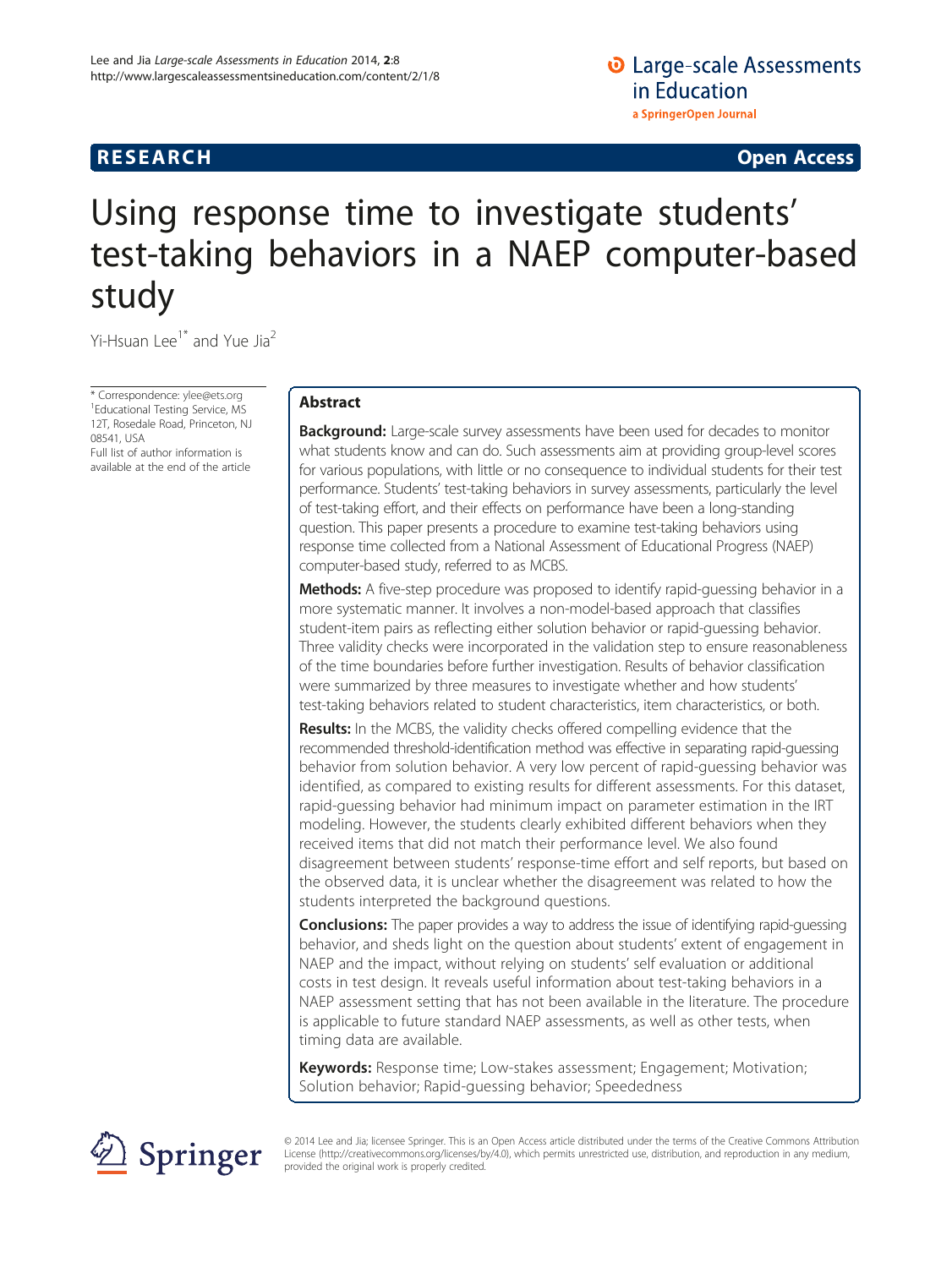# <span id="page-1-0"></span>Background

Large-scale national and international survey assessments, such as the National Assessment of Educational Progress (NAEP), the Programme for International Student Assessment (PISA), and the Trends in International Mathematics and Science Study (TIMSS), have been used for decades to monitor what students know and can do. Those survey assessments are often referred to as low-stakes assessments as they aim to provide group-level scores for various populations, and students taking the assessments receive no academic credit and bear little or no consequences for their test performance. One long-standing question for low-stakes assessments is the level of student's engagement with the test and its effect on performance (Braun, Kirsch, and Yamamoto [2011;](#page-22-0) O'Neil et al. [1995](#page-23-0)), particularly for students at higher grade levels. Braun et al. [\(2011\)](#page-22-0) further suggested that differences in engagement with the test might be confounded with differences in the cognitive abilities to be assessed. From a measurement perspective, responses associated with disengagement could lead to model misfit and biased parameter estimation in item response theory (IRT) calibration and scoring (Wise and DeMars [2006;](#page-23-0) Wise and Kong [2005\)](#page-23-0). To improve the quality of parameter estimation in measurement models, and therefore the validity of group score estimates, one solution is to identify responses from individual students showing disengagement with the test/items and remove them from the analysis.

A common approach to evaluating students' engagement with the test in low-stakes assessments is to employ self-report questionnaires. As noted by Wise and Kong ([2005](#page-23-0)), one limitation of self-reporting is that it is difficult to ascertain how truthfully the students respond to the questionnaires. It is also doubtful how the students interpret the questions about their engagement with the test. For example, NAEP collects evidence from the questionnaires on whether students are trying hard on NAEP or are engaged. Twelfth graders who said they did not try hard on NAEP scored higher than those who said they tried harder or much harder compared to most other tests taken in the same year in school (National Assessment Governing Board [2005](#page-23-0)). Another approach is to conduct experimental studies to examine whether certain practices, such as offering monetary incentives, can effectively motivate students (Braun et al. [2011](#page-22-0)). This type of approach is often implemented on a small scale and not feasible to be employed on a regular basis.

A different school of thought in measuring student engagement is to distinguish students who demonstrate solution behavior from those showing rapid-guessing behavior. Generally, rapid-guessing behavior is represented as responses occurring so rapidly that students either do not have time to fully consider the item (i.e., test speededness) or do not give their effort. The accuracy of such rapid guesses is typically at or near the chance level, as the responses are essentially random. The response time (RT) of rapid guesses is usually very short relative to the amount of time required for the items. A few researchers have proposed IRT-based approaches to model item responses in considering the above mentioned test-taking behaviors (e.g., Bolt et al. [2002;](#page-22-0) Yamamoto and Everson [1997](#page-23-0)). Their main concern was how test speededness affected the estimation of IRT model parameters. (Hadadi and Luecht [1998\)](#page-23-0) indicated that a better set of detection methods for identifying rapid-guessing behavior may be developed given the availability of detailed data of responses and RTs.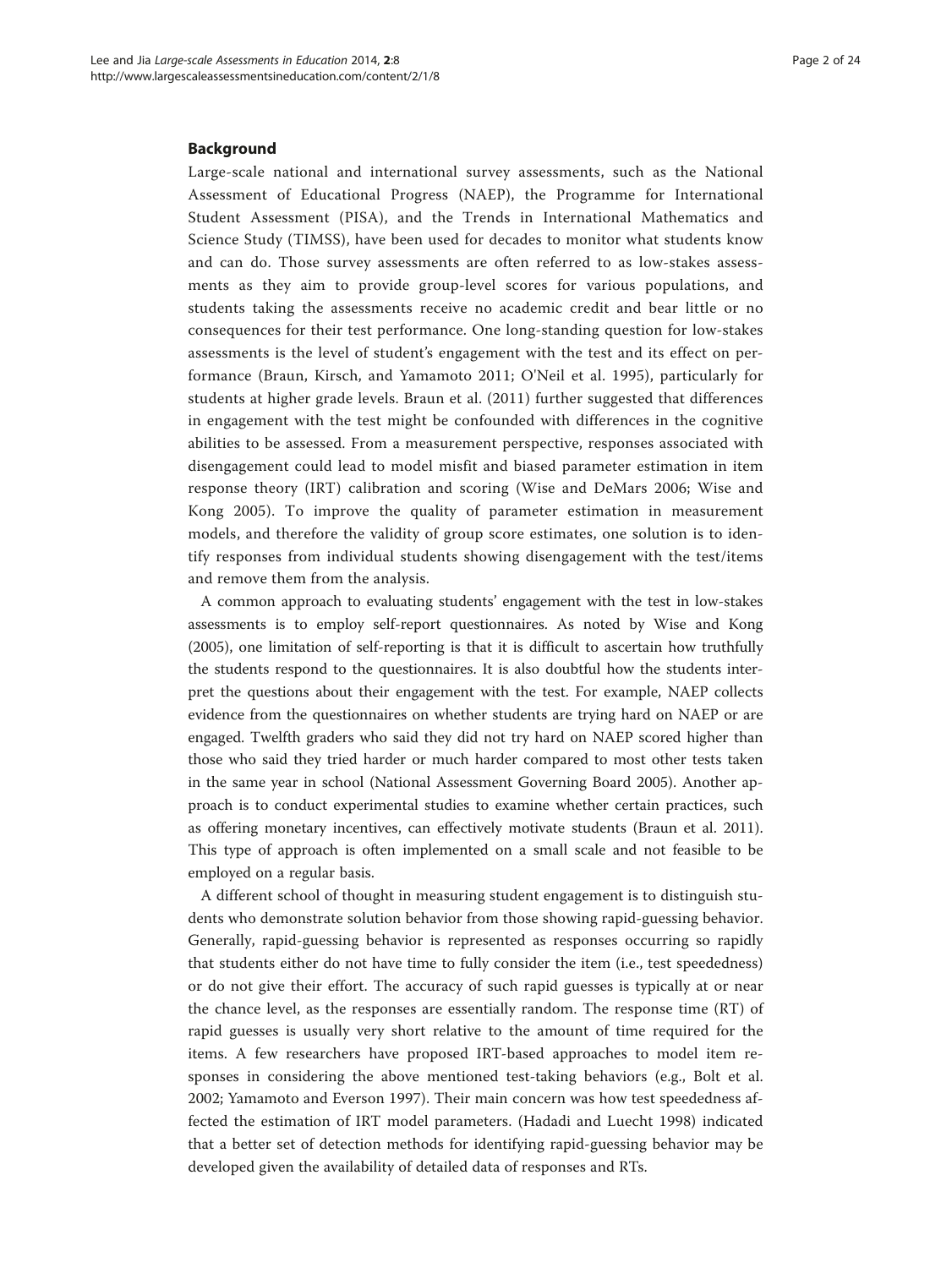<span id="page-2-0"></span>In the literature, item-level RT distributions involving both solution behavior and rapid-guessing behavior usually have a bimodal shape (Lee and Chen [2011](#page-23-0)). Such RT distributions have been observed in both high-stakes and low-stakes assessments as a result of lack of time (e.g., Schnipke and Scrams [1997](#page-23-0)), lack of effort (e.g., Wise and Kong [2005](#page-23-0)), or other reasons. This line of research makes the assumption that students with rapid-guessing behavior would show very short RTs. For example, Figure 1 shows the RT distribution of an item in the data set examined in this paper. The gap, which clearly separates the two groups of RTs at around 20 seconds, could be considered a threshold for the item that represents the RT boundary between solution behavior and rapid-guessing behavior (Wise and Kong [2005\)](#page-23-0). A number of research studies have shown valuable gain in improving the estimation of measurement consequences (such as item difficulty, student ability, test reliability, and test validity) by filtering out rapid guesses based on some predefined RT thresholds (Kong et al. [2006;](#page-23-0) Wise et al. [2006a](#page-23-0); Wise and DeMars [2006](#page-23-0); Wise et al. [2006b](#page-23-0)).

Identifying the RT boundary between solution behavior and rapid-guessing behavior for each item is a crucial step in the analysis, and several methods for threshold identification have been suggested. For instance, Kong et al. [\(2007\)](#page-23-0) recommended four different ways to decide RT thresholds. One of them uses a common three-second threshold for all items, which is easiest to implement. Another is to visually inspect the RT distribution of each item, which is a more widely used approach (e.g., DeMars [2007](#page-23-0); Setzer et al. [2013](#page-23-0)). A gap in the distribution that clearly separates two groups of RTs suggests a possible threshold for the item. The third suggested approach is to set up the threshold based on the amount of reading required for an item. The last is to apply mixture models to fit the RT distribution of each item (also see Meyer [2010](#page-23-0);

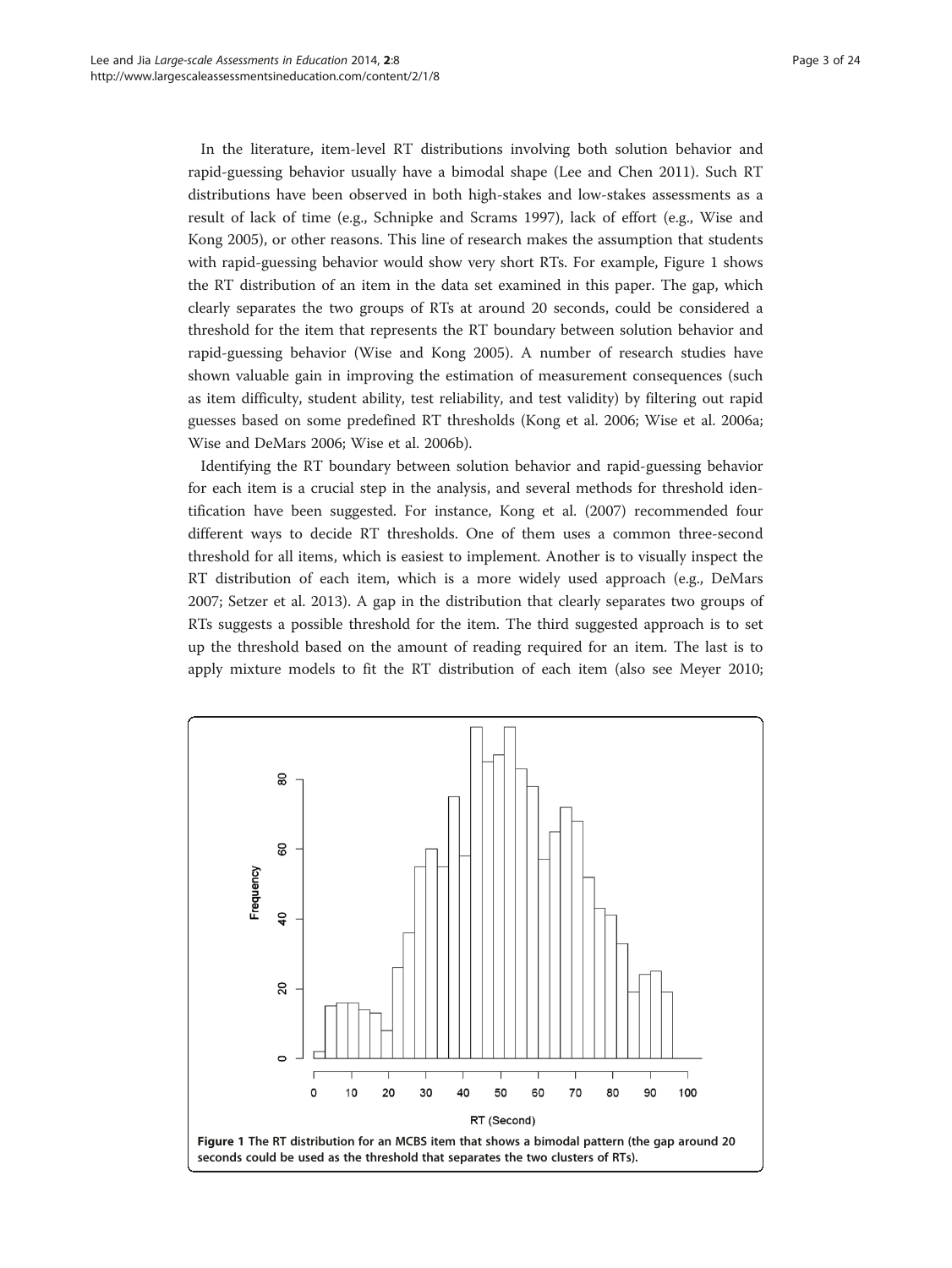Schnipke and Scrams [1997](#page-23-0)). Kong et al. [\(2007\)](#page-23-0) analyzed data from an Information Literacy Test using the common three-second rule and several variable-threshold methods, concluding that the common three-second rule performed slightly worse than the others. In a separate study, Hauser and Kingsbury ([2009](#page-23-0)) found it rather conservative to assign a common three-second threshold to all items when some items required more time than the others. They also noted that item thresholds should be unique to each item, depending on the time demand of an item. Ma et al. ([2011](#page-23-0)) further examined, among others, the use of mixture models and a non-parametric model with mathematics items of a computerized adaptive test, finding that neither model was practically useful. Wise and Ma [\(2012](#page-23-0)) proposed a new variable-threshold method, called the normative threshold method, which defines the RT threshold of an item as a certain percent of the average RT. This method can be easily applied to assessments with large item pools. Conversely, it is possible to detect aberrant behavior of students using person-fit statistics (e.g., Karabatsos [2003;](#page-23-0) Meijer and Sijtsma [2001\)](#page-23-0), many of which are designed to identify general types of aberrances in behaviors by studying patterns of responses (Lee et al. [2014\)](#page-23-0). The research studies mentioned above used RTs to classify test-taking behaviors. There have also been studies that modeled responses and RTs jointly (e.g., van der Linden [2007](#page-23-0)), assuming a unimodal distribution for RTs with elaborate parameterization. Such models are appropriate for application in a single latent class (e.g., representing solution behavior) rather than identifying different test-taking behaviors. Readers may refer to Schnipke and Scrams ([2002](#page-23-0)) and Lee and Chen ([2011](#page-23-0)) for more exhaustive reviews of existing methods.

Large-scale survey assessments have been commonly administered in a paperand-pencil (P&P) format. More recently, the programs such as NAEP and PISA have begun to consider computer-delivered testing formats. A special NAEP study, referred to as Mathematics Computer-Based Study (MCBS) herein, was conducted in 2011 to assess the benefit of multistage testing in the NAEP administration setting (Xu et al. [2012](#page-23-0)). The MCBS provided detailed timing data, which permits the investigation of student behaviors in terms of RT, as the students move through the test. It also helped answer a practical, long-term question—can we evaluate NAEP students' extent of engagement when timing data are available? Because the MCBS had time limits at both stages of the test (see the [Methods](#page-4-0) section for more descriptions), test speededness should not be completely precluded, even though disengagement with the test is of primary concern in low-stakes assessments. Thus, this study focuses on general rapidguessing behavior, possibly a result of disengagement with the test and test speededness. The observed effects of rapid-guessing behavior serve as an upper bound of the effects of disengagement with the test.

Because this research is the very first attempt to investigate student behaviors using RTs in NAEP assessments and in low-stakes educational survey assessments at large, we adopted a non-model-based approach to examining the properties of RTs and classifying behaviors. The paper reveals useful information about test-taking behaviors in a NAEP assessment setting that has not been available in the literature. To our best knowledge, the existing studies on this topic have typically focused on timing distributions with clear bimodal patterns and their methods may be less effective when the bimodal patterns are less obvious. As will be discussed, the recommended five-step procedure in this paper aims to (a) strengthen the existing approaches to address the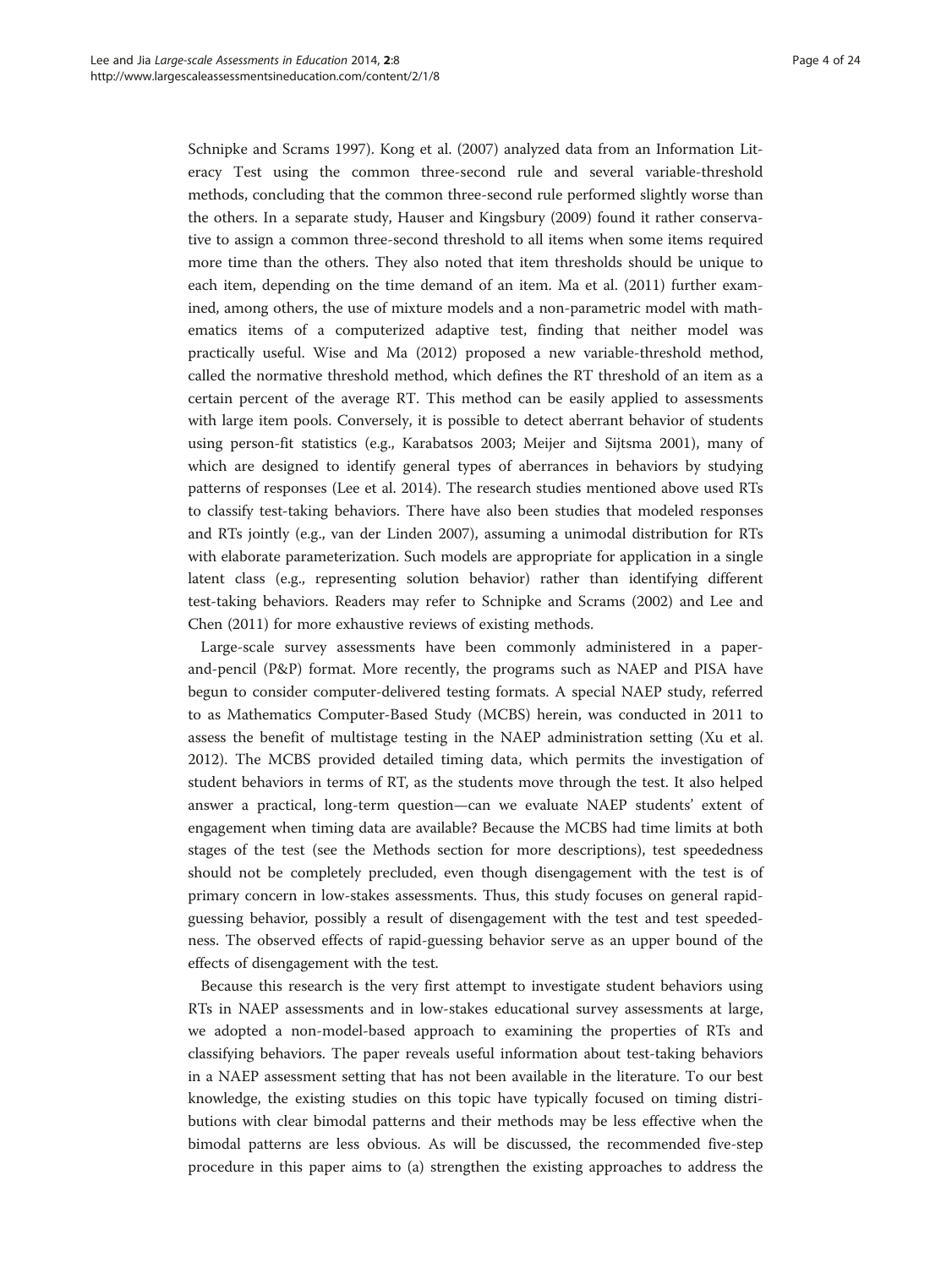<span id="page-4-0"></span>circumstance where rapid-guessing behavior is of concern and to be assessed, but not all items have clear bimodal RT distributions, and to (b) identify rapid-guessing behavior in a more systematic manner. Step 2 of the procedure intends to identify time thresholds between rapid-guessing and solution behaviors with different thresholdidentification methods. The method we recommended has been explored in the literature but was tailored in this paper to accommodate the new application to the MCBS data. In addition, new and existing validity checks were incorporated in the validation step to ensure reasonableness of the time boundaries before further investigation. The validity checks are important to achieve the objective of identifying rapid-guessing behavior in an effective manner while attempting to avoid misclassifying responses representing solution behavior as rapid guesses.

# Methods

# Data collection in the MCBS

The MCBS was administered under similar testing conditions (e.g., time limit, test length, and consequences to the students) as regular NAEP assessments, with the only major difference being the test format.

# Items and test forms

Six test forms were administered in a two-stage design for the MCBS. The items were taken from an existing item pool to form five 25-minute blocks. The existing item pool was composed of 8<sup>th</sup> grade mathematics items from the 2011 NAEP P&P operational assessment.

Among the five blocks of items, two of them served as routing blocks at the first stage (Router 1 and Router 2), and the other three were used at the second stage with items of high (Hard block), medium (Medium block), and low difficulties (Easy block). The test form for each student consisted of two separately timed blocks, one routing block and one second-stage block. Either routing block consisted of 17 multiple-choice items, while each second-stage block had 16 items that were either multiple-choice or constructed-response questions. All of the multiple-choice items had five options, except for two items with only four options (one in Router 2 and the other in the Easy block). In this study, item  $P$  + was defined as the proportion of correct responses for a dichotomous item, or the average observed score for a polytomous item. Table 1 summarizes the average item  $P$  + for the five blocks. Within each timed block, the students could move freely among items, edit or change their answers, and skip questions and return to them later. However, the students were not allowed to move across the two blocks in a test form.

| Stage   | <b>Block</b> | <b>Number of items</b> | Average P+ |  |  |  |  |  |
|---------|--------------|------------------------|------------|--|--|--|--|--|
| Stage 1 | Router 1     | 17                     | 0.57       |  |  |  |  |  |
|         | Router 2     | 17                     | 0.59       |  |  |  |  |  |
| Stage 2 | Easy         | 16                     | 0.77       |  |  |  |  |  |
|         | Medium       | 16                     | 0.56       |  |  |  |  |  |
|         | Hard         | 16                     | 0.36       |  |  |  |  |  |

Table 1 Average  $P +$  for the blocks in the MCBS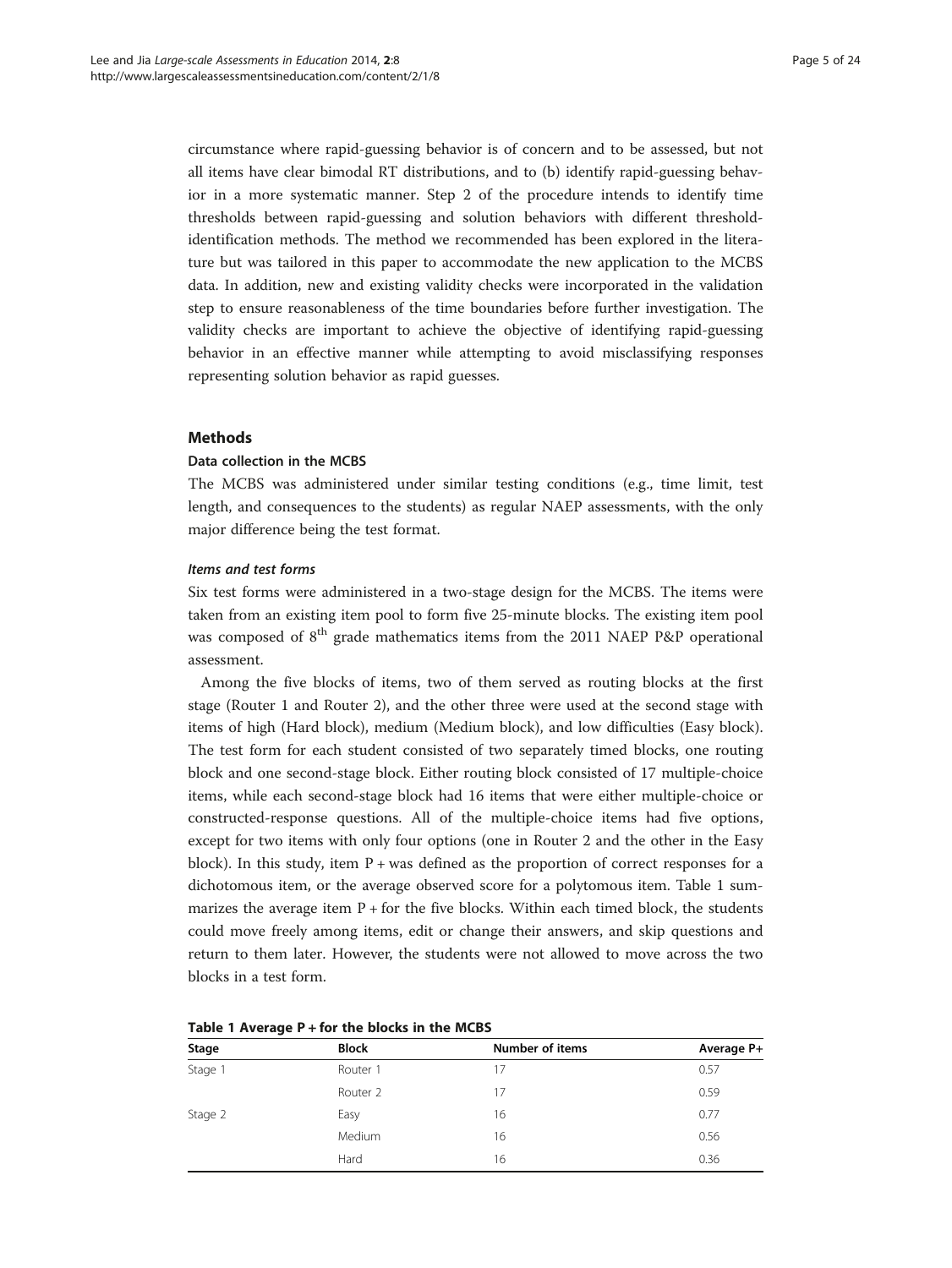

# Design

The experimental study involved two testing conditions, which led to two student samples: Multistage Test (MST) sample and Control sample. The test given to the MST sample was adaptive at the block level, while the test for the Control sample was linear. In both the MST sample and the Control sample, the students were classified into three performance levels–-low, medium, and high–-based on their performance on the routing blocks<sup>a</sup> (see Xu et al. [2012](#page-23-0), for more discussion about the classification rule in the MCBS). We name the three subgroups in the MST sample as MST\_Low, MST\_ Medium, and MST\_High. Similarly, Control\_Low, Control\_Medium, and Control\_High refer to the three subgroups in the Control sample.

As illustrated in Figure 2, all the students in the MST sample were randomly assigned at the first stage to one of the two routing blocks. At the second stage, the students received a block that best matched their estimated performance level. That is, MST\_Low took the Easy block, MST\_Medium took the Medium block, and MST\_High took the Hard block. By contrast, the students in the Control sample were randomly assigned a routing block and a second-stage block, regardless of their performance on the routing block (Figure 3). Thus, the students in each of the Control\_Low, Control\_Medium, and Control\_High had equal probabilities to receive the Easy, Medium, and Hard blocks. Disaggregating the two student samples by performance level made it possible to examine whether the students exhibited different behaviors when there was discrepancy between students' performance level and block difficulty.

# **Students**

A national representative sample of 8,400 students participated in this study, where about 40% of the students were placed in the MST sample and 60% in the Control sample<sup>b</sup>.

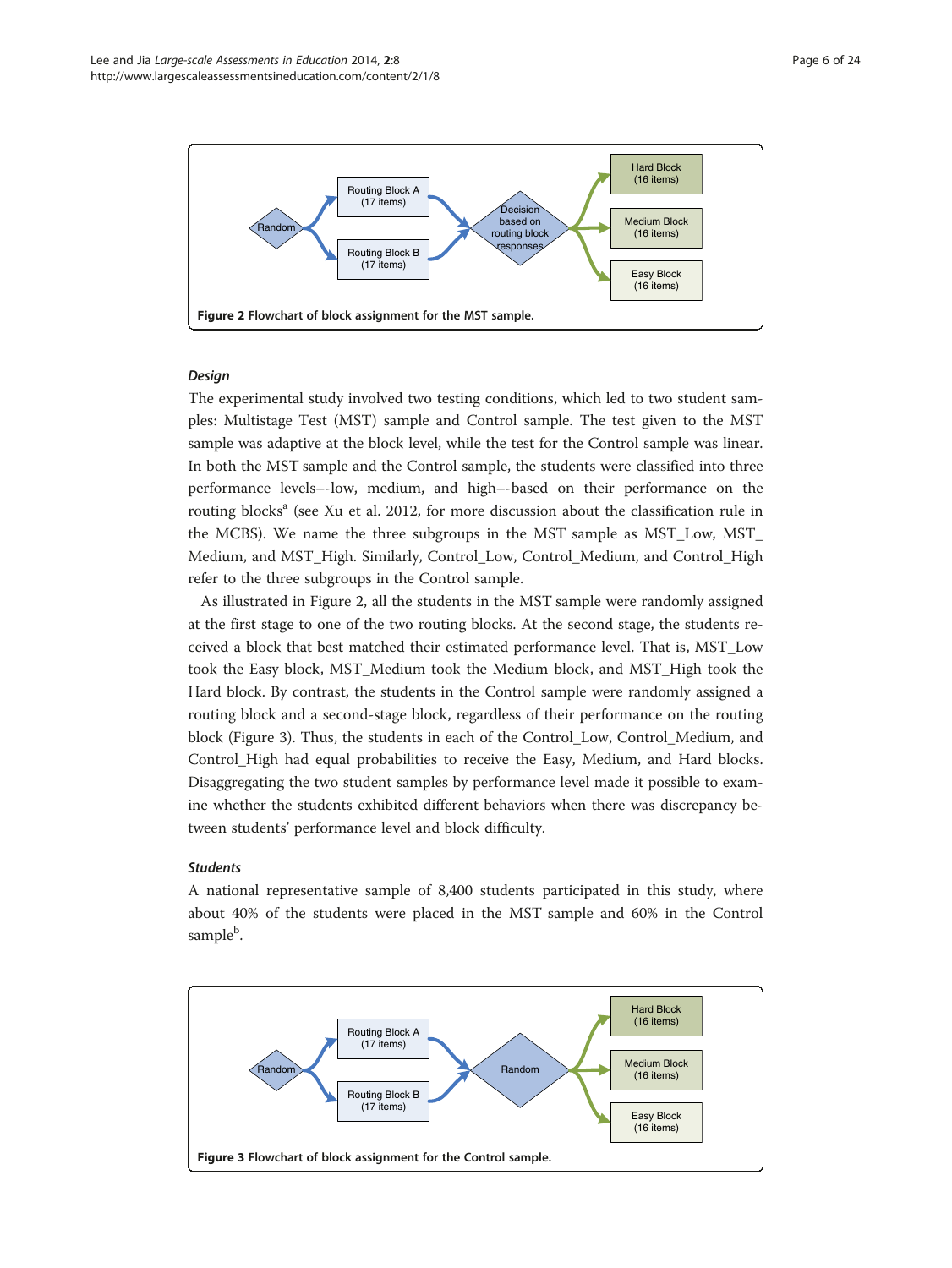#### Analyses

# Defining RT thresholds

The RT for an item was defined as the total time spent on the item<sup>c</sup>. As mentioned previously, we used RTs to classify student-item pairs as reflecting either solution behavior or rapid-guessing behavior and to investigate whether student behaviors were connected to person characteristics, item characteristics, or both. Accomplishing the objectives requires a threshold to be defined for each item that represents the RT boundary between the two test-taking behaviors. Following the convention of the literature, the RT threshold per item is defined as the lower bound for the amount of time an average student (in terms of speed) needs to fully consider the item and answer it. In other words, the RTs classified as representing rapid-guessing behavior may include the time spent browsing through items for some individuals, as well as the time spent reading and processing the materials for others (yet insufficient to answer the items). Clearly, the former may be equally short for all items, but the latter depends on the time demand of individual items.

One complication for the study is that the MCBS was a multistage test and there were two student samples (MST and Control) assigned to the second-stage blocks based on different rules. To determine if different RT thresholds are necessary for an item given to the students from different samples and performance groups, it requires knowledge about how item-level RTs distributed in different student samples and in the further disaggregated performance groups. Thus, we first examined the RT distributions for all items by block and by student sample, based on descriptive statistics of the RT distributions and histograms. This analysis showed whether and how the RT distribution of each item differed across student samples in each of the blocks. Second, we focused on data collected from the Control sample and the second stage blocks. Within each of these blocks, the Control sample was disaggregated into three performance groups and the associated RT distributions were compared numerically and graphically. This analysis suggested if the students of varying performance levels revealed different RT patterns when taking a block that may not match their performance level.

As noted in the [Background](#page-1-0) section, several methods for setting RT thresholds have been considered. The literature also suggests that RT thresholds are likely to be itemspecific (e.g., Hauser and Kingsbury [2009\)](#page-23-0)—for example, an item with more text, with a table and/or figure, or with more complicated stems may take more time to read and process. Preliminary analysis of our timing data led to consistent findings, and it appeared unreasonable to use a common threshold for all items. In particular, the threesecond rule proposed by Kong et al. [\(2007\)](#page-23-0) did not work in the MCBS since almost no item had any RTs shorter than three seconds. In addition, our exploratory analysis revealed that about one third of the MCBS items had a unimodal timing distribution with a heavy left tail at short RTs, instead of the clear bimodal pattern shown in Figure [1](#page-2-0) (see the [Results](#page-11-0) section for more discussion). Existing methods that rely on the bimodal pattern, such as visual inspection of RT distributions and model-based approaches (i.e., mixture models and non-parametric models), did not work in this situation.

Two approaches can be considered in this circumstance. One is the normative threshold method (Wise and Ma [2012](#page-23-0)). The authors recommended the RT threshold of an item as 10 percent of the average RT for that item, up to a maximum threshold value of 10 seconds. The 10-second ceiling helped prevent extremely large thresholds, as sample mean is sensitive to outliers in RT values.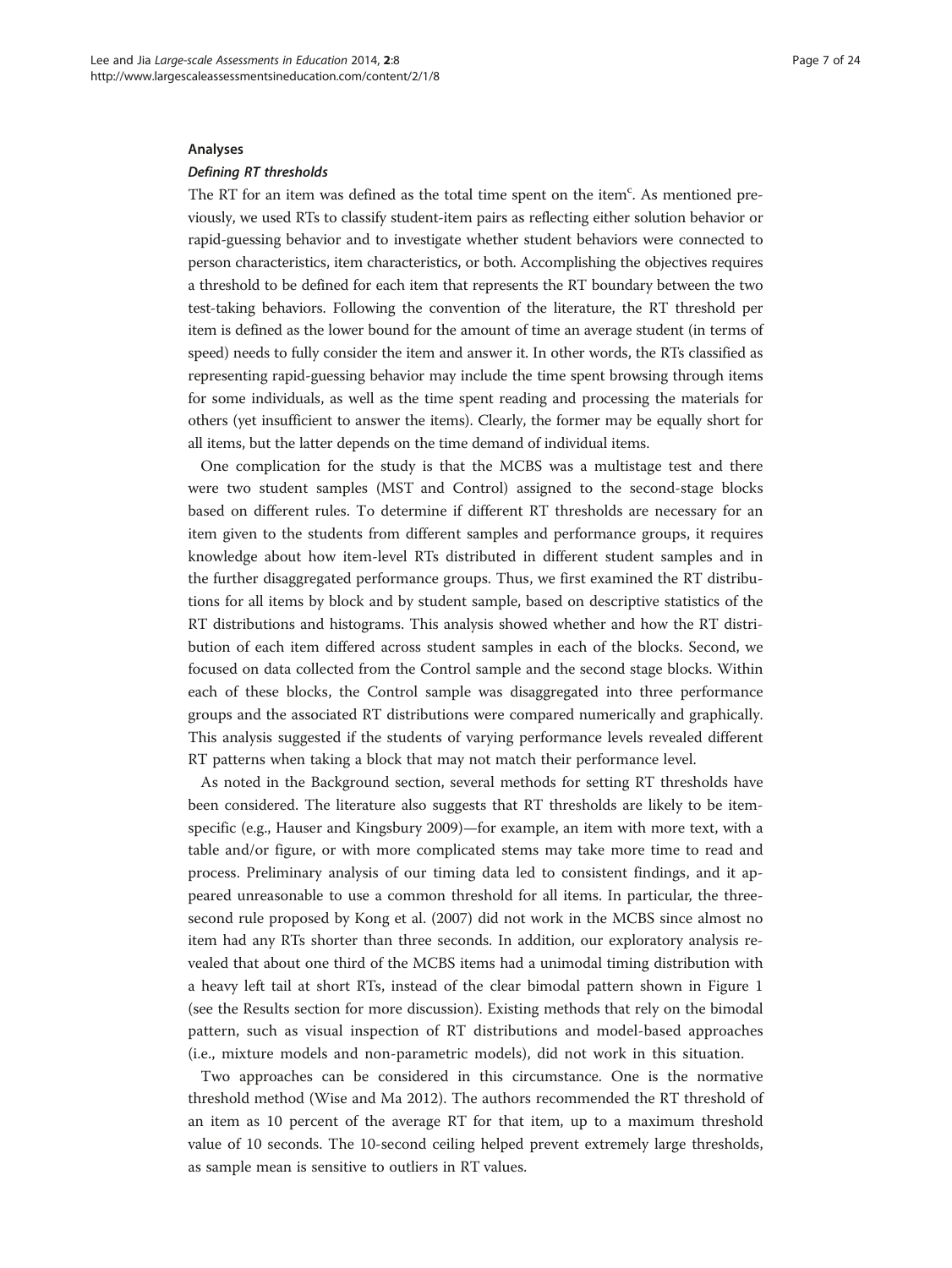<span id="page-7-0"></span>The other approach is visual inspection of RT distributions with conditional  $P + in$ formation (VITP). This approach was considered in Ma et al. ([2011](#page-23-0)), among other methods. More precisely, for each multiple-choice item, we overlaid the frequency distribution (i.e., histogram) of RTs with the conditional  $P$  + evaluated at every possible RT value. The idea is that, for each multiple-choice item, short RTs that are connected with  $a P$  + near the chance level (i.e., 0.2 for five-option items and 0.25 for four-option items) are likely to involve rapid-guessing behavior. Thus, an RT threshold was defined for each multiple-choice item as the right end of a cluster of short RTs whose  $P +$ fluctuated around 0.2 or 0.25, depending on the number of options. In general, the following rules were applied to the multiple-choice items<sup>d</sup>: For each item with a bimodal RT distribution, the threshold was defined as the RT value at which there was a gap in the RT distribution and the conditional item  $P$  + stopped fluctuating around the chance level. For an item with a heavy left tail (rather than bimodal patterns) in the RT distribution and the conditional  $P$  + fluctuated around the chance level in the left tail, then the RT threshold was determined as the maximum RT value in the left tail where the conditional  $P$  + started to stay consistently above the chance level. For any item without clear bimodal RT patterns and the conditional  $P$  + was always higher than the chance level, no RT threshold was set for that item (this case occurred to the 10 items classified under "NA" in Table 2). Because there was no expected item P + under rapidguessing behavior for constructed-response items, no RT thresholds were set for those items.

The timing and  $P$  + patterns in Figure [4](#page-8-0) were used to decide on a threshold. Some items, like this one, had a bimodal RT histogram, and the gap between the faster response mode (assumed to indicate guessing) and the slower response mode (assumed to indicate solution behavior) was an indication of the time boundary between the two behaviors. The visual inspection of RT distribution suggested a 20-second threshold for this item. A second indication of the presence of rapid-guessing behavior was the conditional  $P$  + for each RT bin, which is shown as the connected circles in the figure. On this item, the students were not consistently responding above the chance level, which is indicated by the horizontal dashed line at conditional  $P$  + equal to 0.2, until about 20 seconds (the conditional  $P$  + fluctuated greatly before 20 seconds due to the small sample size per second). The timing and conditional  $P$  + information for this item converged on a plausible indication of the presence of rapid-guessing behavior if less than 20 seconds was spent. On the other hand, when applying the normative threshold method to that item, 10 percent of the average RT was equal to 8.49 seconds.

Table 2 A summary of response time thresholds in the MCBS

| Stage   | <b>Block</b>        | <b>Number</b><br>of total/MC<br>items | Number of items for each RT threshold |        |                |               |                            |           |        |
|---------|---------------------|---------------------------------------|---------------------------------------|--------|----------------|---------------|----------------------------|-----------|--------|
|         |                     |                                       | <b>VITP</b>                           |        |                |               | <b>Normative Threshold</b> |           |        |
|         |                     |                                       | 5 sec                                 | 10 sec | 20 sec         | <b>NA</b>     | 1-5sec                     | $6-9$ sec | 10 sec |
| Stage 1 | Router 1            | 17/17                                 | 0                                     | 10     | 5              | $\mathcal{L}$ | 3                          | 9         | 5      |
|         | Router <sub>2</sub> | 17/17                                 | 0                                     | 14     | 3              | $\Omega$      | 5                          | 9         | 3      |
| Stage 2 | Easy                | 16/14                                 |                                       |        | 3              | 3             | 6                          | 8         | 2      |
|         | Medium              | 16/13                                 |                                       | 6      | 3              | 3             | 6                          | 5         | 5      |
|         | Hard                | 16/13                                 | 0                                     |        | $\overline{4}$ | $\mathcal{L}$ | 5                          |           | 4      |

Note: RT thresholds were only defined for the multiple-choice (MC) items in the VITP approach.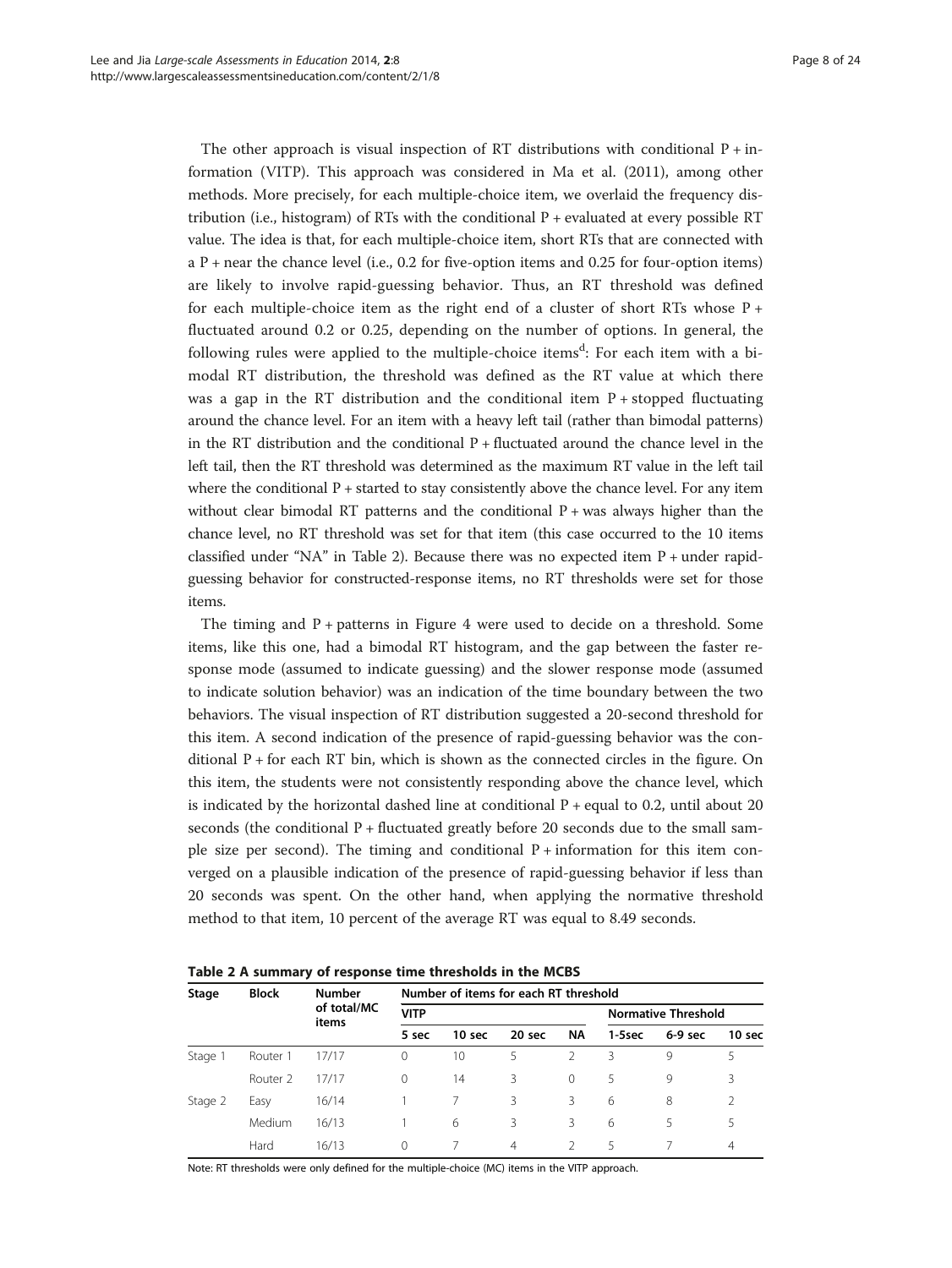<span id="page-8-0"></span>

Because of the MST design, the RT distribution for some items, especially those in the second-stage blocks, may differ between the student samples (MST and Control) and among the further disaggregated performance groups. For each item with comparable RT distributions among the two student samples, the student samples were combined to produce one set of RT distributions and conditional P+, which led to one RT threshold defined. Alternatively, for items with somewhat different RT distributions for the two student samples, the RT distributions and conditional  $P$  + were examined separately for the student samples, and the plausible RT thresholds based on either sample were compared.

# Validity checks

After the thresholds were determined, three validity checks were performed. First, we reviewed the actual items to make sure the thresholds corresponded to the reading load and complexity of individual items. For this validation step, the amounts of time that the majority of the students spent on an item (i.e., mode and median of the students' RTs) were used to quantify item complexity, and whether the item had tables or figures was taken into consideration. Second, we compared the  $P$  + associated with solution behavior with the  $P$  + associated with rapid-guessing behavior. Ideally, the former should be much higher than the chance level, while the latter should be close to the chance level. This validity check was first proposed by Wise and Kong ([2005\)](#page-23-0) and employed in Wise and Ma [\(2012\)](#page-23-0) in developing their normative threshold method. Third, we evaluated the relationship between students' overall scores and their performance on each item conditioning on their behaviors on that item: For each item, we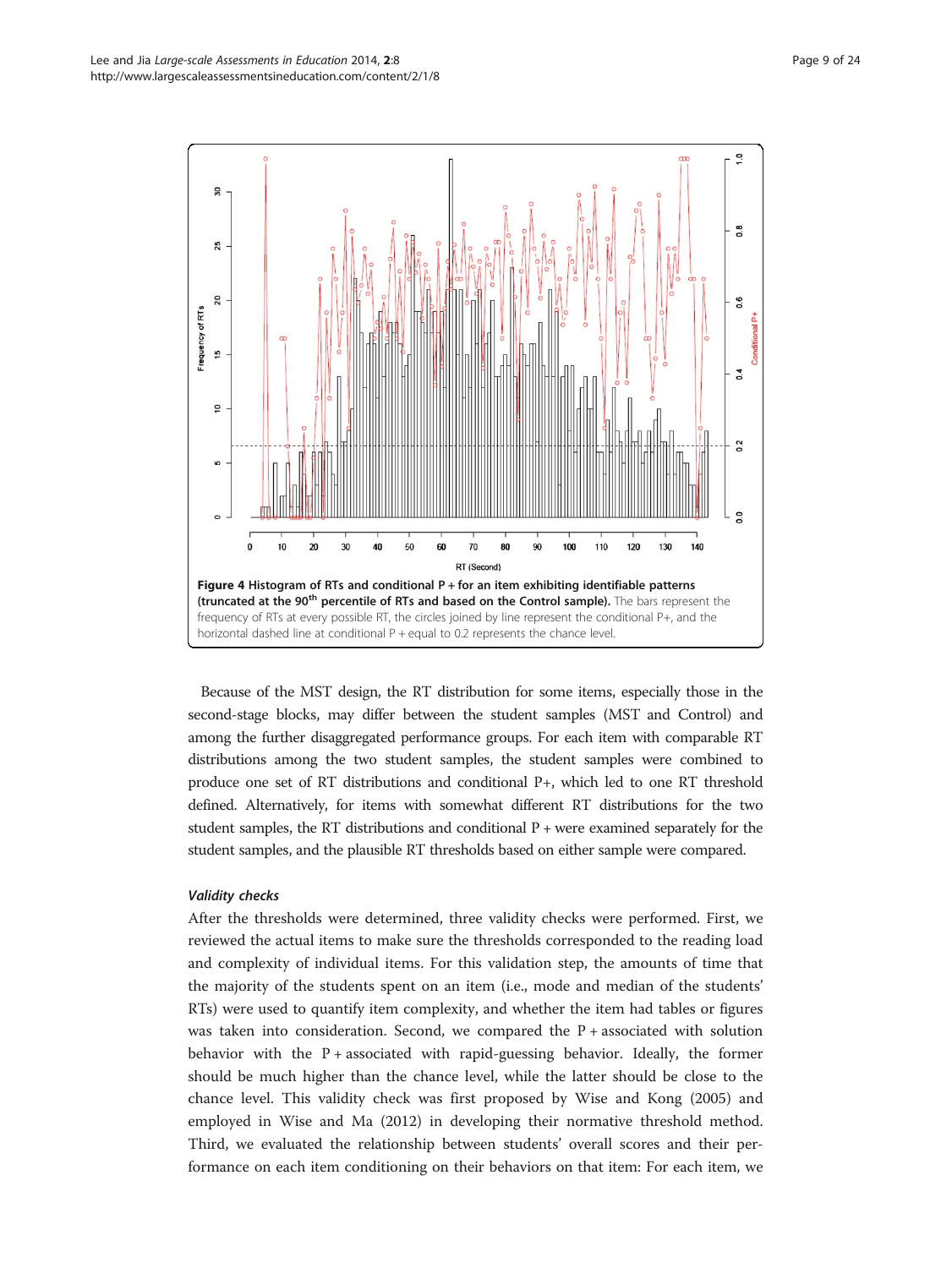divided the students who took the item into 10 equal-sized (score) groups ordered by their scores, and then calculated the conditional  $P$  + for each score group. For students judged to be engaged in solution behavior on an item, their performance on the item should be positively related to their overall scores; however, such a relationship is not expected for students judged to be disengaged in solution behavior on that item. It is worth noting that, although the effort-moderated IRT model proposed in Wise and DeMars ([2006](#page-23-0)) was based on the idea of the third approach, it was first utilized in this study as a validity check for the identified RT thresholds.

# Classifying behaviors

For items with an RT threshold identified, a dichotomous index of item solution behavior (SB) was computed for each student-item pair (see, e.g., Wise and Kong [2005](#page-23-0)) as follows: SB  $= 1$  if the RT was greater than the threshold;  $SB = 0$  otherwise. This index was used as an indicator for solution behavior at the person-item level. We summarized the SB index for all students and items as a student by item two-way table, and examined the table marginally and conditionally to form three different measures, aiming to investigate whether and how students' test-taking behaviors related to student characteristics, item characteristics, or both:

- Response-time effort (RTE; Wise and Kong [2005\)](#page-23-0): Aggregate the two-way SB table marginally by student across items. This person-level measure represents the proportion of test items for which a student exhibited solution behavior. RTE can be used to categorize behaviors. One can then study whether RTE correlates with students' performance on the test or with different measures of engagement available for the students.
- Response-time fidelity (RTF; Wise [2006](#page-23-0)): Aggregate the two-way SB table marginally by item across students. This item-level measure represents the proportion of students exhibiting solution behavior to an item. RTF can be used to examine whether items from a particular block or items with certain characteristics (e.g., in terms of IRT item parameters) tend to evoke rapid-guessing behavior. One can also study whether RTF correlates with item position and content area.
- Conditional RTF: Compute the RTF conditional on students' performance level, rather than based on all students as is accomplished in the marginal analysis above. This is a new measure at the item-by-group level. It shows whether and how item RTF relates to students' performance level. (Conditioning RTF on performance was a natural choice with data from a multistage design. Other variables, such as demographic subgroups, may be considered in different applications).

Some analyses described above involve IRT model parameters. Typically, NAEP uses the three-parameter logistic (3PL) model for dichotomously scored items and the generalized partial credit model for polytomously scored items. In our study, item parameters were estimated by the maximum likelihood estimates, and the expected a posteriori (EAP) estimate was computed for each student as their MCBS score.

# Response-time effort (RTE) for students

We first examined whether the classification of behaviors was reliable. Because the SB index is a binary variable for each student-item pair, reliability of the RTE index (or,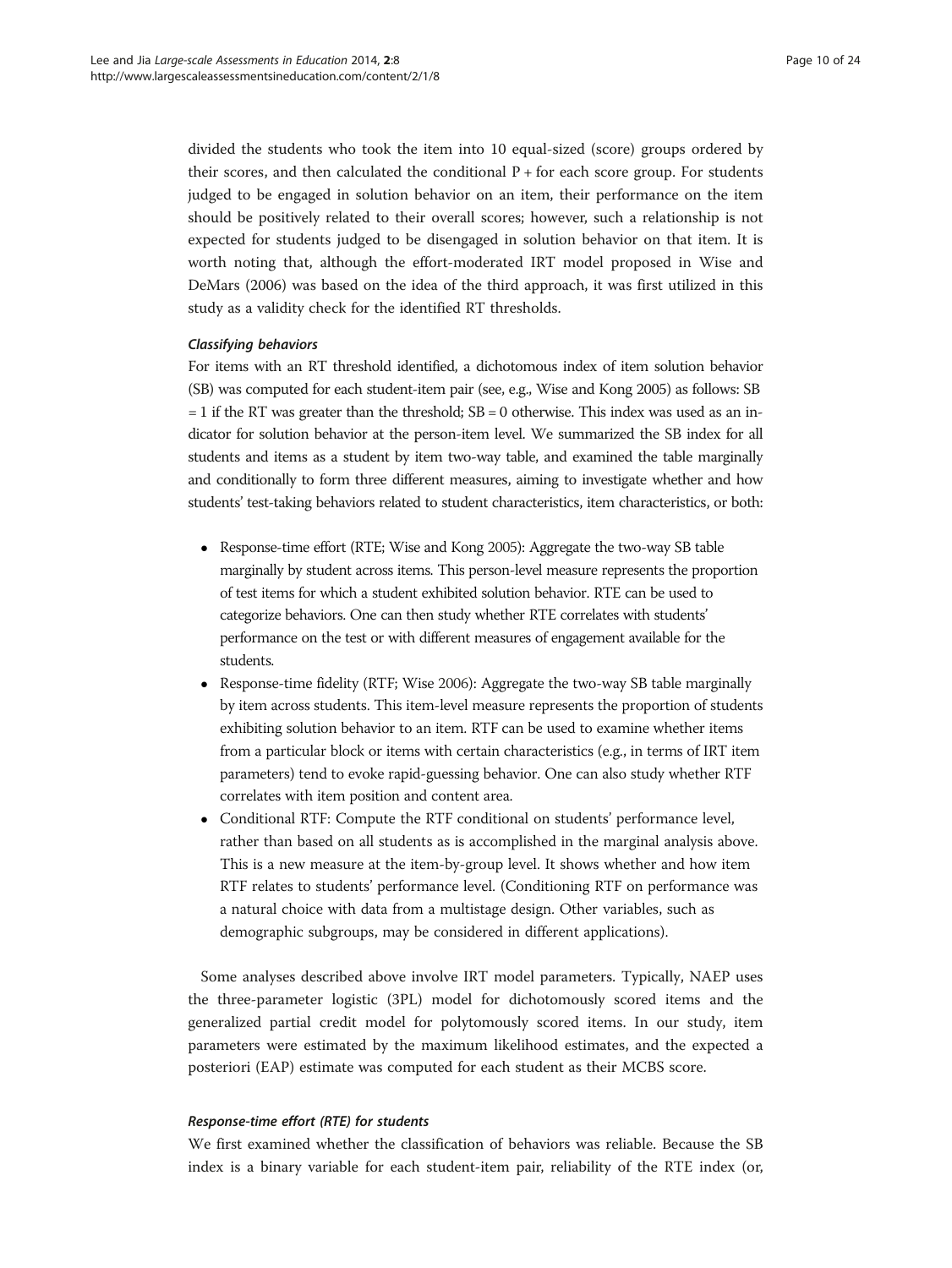equivalently, the sum of the SB index across items for each student) was estimated using Cronbach's alpha (Cronbach [1951\)](#page-23-0). In addition, we examined the correlation between the RTE index and the students' responses to the background questions on engagement. Two background questions and possible answers available in the MCBS are as follows:

- Question 1: How important was it to you to do well on this test? (Not very important, somewhat important, important, or very important)
- Question 2: How hard did you try on test compared to other tests? (Tried not as hard, tried about as hard, tried harder, or tried much harder)

There were only 0.6% of missing responses to these questions, so they were excluded from the computation of the following correlation measures. As will be shown in the [Results](#page-11-0) section, there was very high concentration on  $RTE = 1$  in the MCBS, which may constrain some measures of association from having high values. To take this issue into account, we considered three measures of association that were defined differently: (a) Pearson correlation, (b) Spearman's rho, and (c) Goodman and Kruskal's gamma. Pearson correlation and Spearman's rho were based on continuous RTE values (i.e., higher for students more consistently showing solution behavior during the test) and scores of the response categories  $(1 = not very important/tried not as hard to 4 = very important/$ tried much harder). On the other hand, Goodman and Kruskal's gamma was based only on the number of concordant and discordant pairs of observations on an ordinal scale and should not be largely affected by the skewed RTE distribution. To compute Goodman and Kruskal's gamma, we classified the RTE values into three categories—"High RTE" if RTE was equal to 1, "Medium RTE" if RTE was between 0.8 and 1, and "Low RTE" if RTE was no greater than 0.8, and then treated the RTE categories and the responses to each background question as ordinal variables. The frequency distribution of the response categories was also tabulated. The cutoffs for classifying RTE into high, medium, and low are arbitrary and mainly for purposes of demonstration. Varying the cutoffs did not change the observed relationship between RTE and the background questions in the MCBS. In addition, we looked at the distribution of the responses to each background question per RTE category using clustered bar charts. The (overall) relationship between RTE and EAP score for the students was evaluated through Pearson correlation of the two variables; their relationship conditioning on student sample and performance level was further examined using scatter plots.

# Response-time fidelity (RTF) for items

Because the SB index was defined only for items with an RT threshold, RTF was not available for all items in the MCBS. We first correlated item RTF with item position in each block. There were five content areas assessed in the MCBS—algebra, data analysis statistics and probability (abbreviated as data), geometry, measurement, and number properties and operations (abbreviated as number), and it was of interest to examine whether the students' test-taking behavior was associated with the items' content area. Thus the box plot of item RTF by content area was made. The relationship between RTF and item characteristics was further explored by plotting the RTF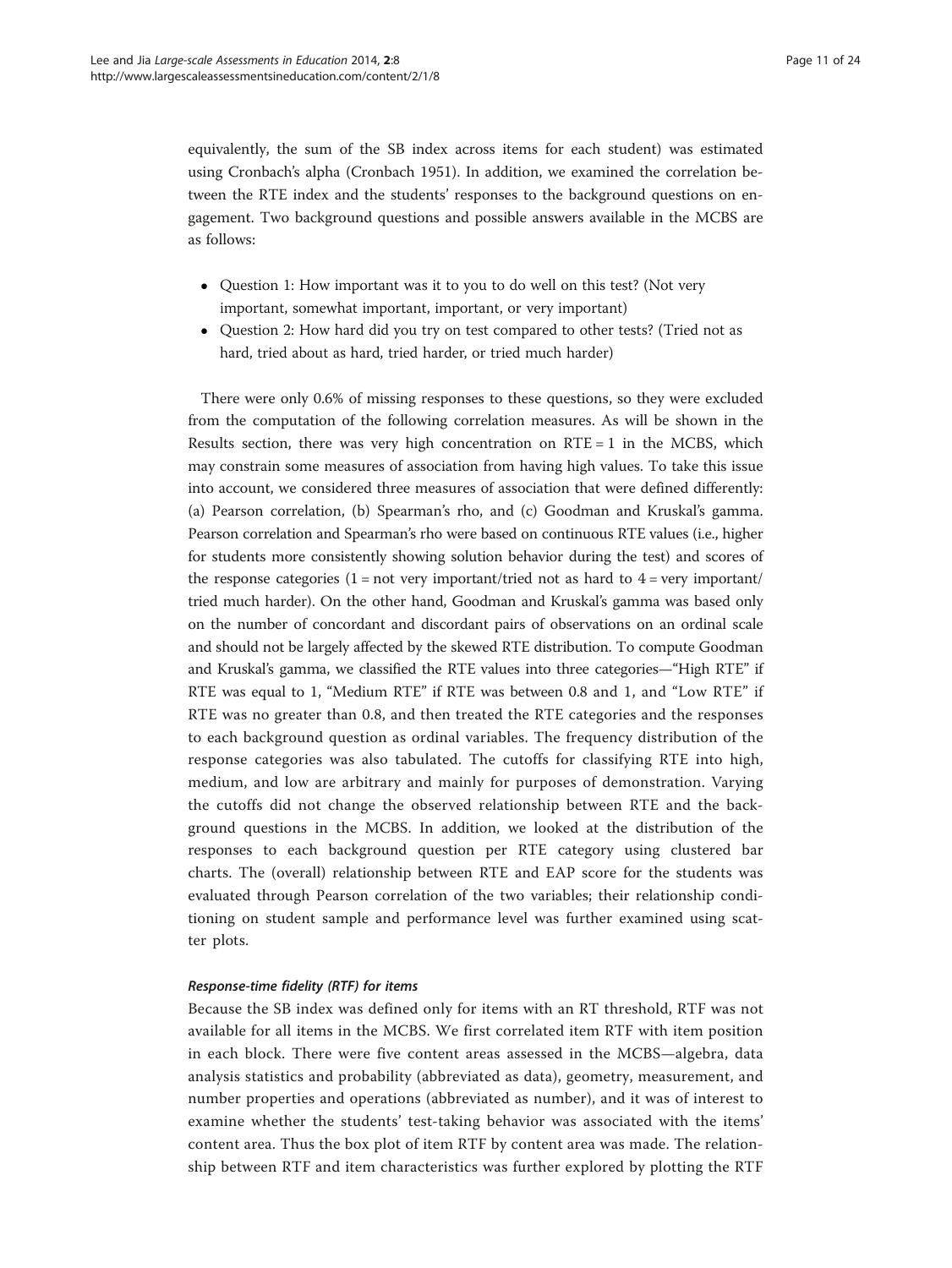<span id="page-11-0"></span>values against the estimated item discrimination and difficulty parameters obtained from the IRT models<sup>e</sup>; Pearson correlation was also computed.

# Conditional RTF by student's performance level

We evaluated conditional RTF, or RTF by students' performance level. Recall that each of the two samples (MST and Control) was disaggregated into low, medium and high performance levels, yielding a total of 6 subgroups (i.e., MST\_Low, MST\_Medium, MST\_High, Control\_Low, Control\_Medium, and Control\_High). Given the experimental design, each routing block was taken by students from all 6 subgroups, while the three second-stage blocks were each taken by students from 4 subgroups—all 3 subgroups from the Control sample and one subgroup from the MST sample that matched the block difficulty. Because student performance was confounded with their test-taking behavior, it would not be surprising if RTF based on the low performing groups were consistently lower than those based on the higher performing groups. However, conditional RTF was computed and plotted to see if, for example, any item had particularly low RTF values for some or all subgroups.

# Data filtering

The last part of the analysis concerns the effects of data filtering on parameter estimation based on the results of behavior classification. We calibrated the items under two conditions: one included all responses, while the other only included responses connected with solution behavior  $(SB = 1)$ . The two sets of item parameter estimates were then compared.

# Steps involved in analysis of a data set

In summary, our procedure to determine if using RT to evaluate test-taking behaviors is likely to provide useful information for an assessment involves the following steps:

- 1. Conduct exploratory analysis with RT data to examine the properties of RTs.
- 2. Define RT thresholds. We considered two approaches in this study:
	- Visual inspection of RT distributions with conditional P + information (VITP)
	- Normative threshold method
- 3. Conduct three validity checks to ensure reasonable RT thresholds. (The following two steps are performed with the validated RT thresholds).
- 4. Classify behaviors by defining the SB index, an indicator for solution behavior at the person-item level. Evaluate the two-way SB table at the person level (RTE), the item level (RTF), and the item-by-group level (conditional RTF), and relate these measures to student and item characteristics.
- 5. Perform data filtering by excluding responses with SB = 0 from IRT calibration. Examine the effects of data filtering on the calibration results.

# Results

By examining how RTs distributed in the two student samples (MST and Control) and in the further disaggregated performance groups, we had the following observations: First, the RT distributions for all routing-block items were similar between the student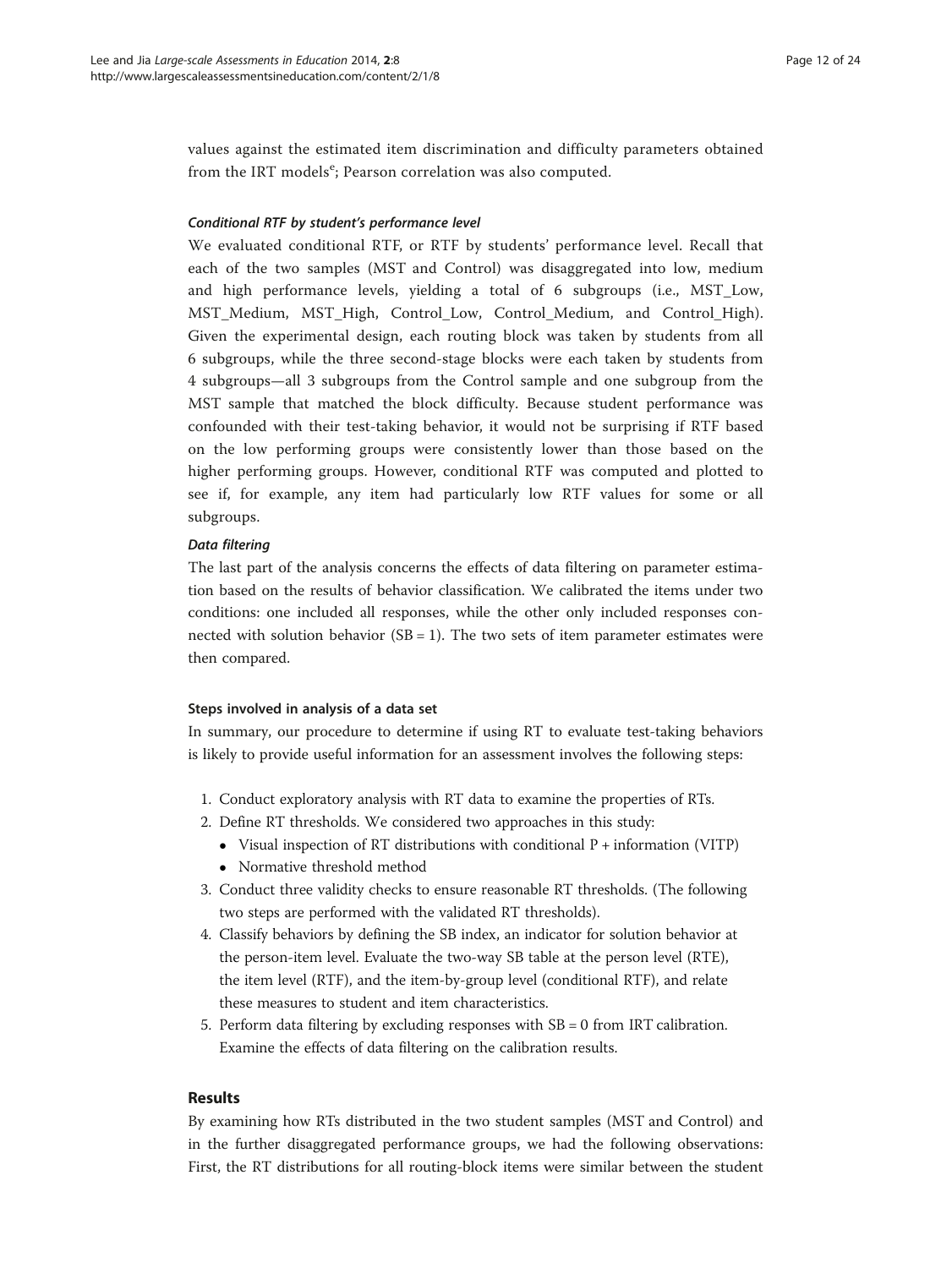samples. This observation is expected given that the two student samples were randomly equivalent and the students within each sample were also randomly assigned to either routing block. Second, the RT distributions for items in each second-stage block were somewhat different between the student samples. The differences were mainly at the lower tail of the RT distributions and most noticeable for the Hard-block items, resulting from differences among the performance groups. In particular, the RT distributions for higher-performing students had a much shorter left tail than did the RT distributions for lower-performing students. These observations are not surprising as by design, each block at the second stage was taken by students of varying performance levels in the MST and the Control samples. Finally, only about two thirds of the items revealed an apparent bimodal shape as in Figure [1](#page-2-0), and the rest had a unimodal RT distribution with a heavy left tail at short RTs. When the bimodal RT pattern appeared, it was primarily for items closer to the end of a block or for items taken by students whose performance level was low relative to the difficulty of the items/block.

# Defining RT thresholds

Recall that two approaches were applied to determine the RT threshold for each item: the VITP approach and the normative threshold method. As discussed earlier in this section, the RT distributions for the routing-block items were similar between the MST and Control samples, yet different for items in the second-stage blocks (especially at short RTs). Thus, we combined the two samples and produced one set of results (i.e., RT distributions, conditional P+, and average RTs) for items in the routing blocks, yielding only one set of RT thresholds for either the VITP approach or the normative threshold method for each item in the routing blocks. Conversely, for each of the Easy, Medium, and Hard blocks at Stage 2, the results of RT distributions, conditional P+, and average RTs were examined separately for the two student samples and then compared. It turns out that for items in the Easy and Medium blocks, the plausible RT thresholds were quite close between the Control and MST samples. For students receiving the Easy block, those in the Control sample tended to provide clearer cutoffs than did those in the MST sample (i.e., MST\_Low), a result anticipated because the contrast between the chance level and the conditional  $P$  + above the threshold was more distinct for the Control sample than for MST\_Low. The same phenomenon was observed for the Medium block. For all items in the Hard block, the RT distributions for MST\_High had a much shorter left tail than did the RT distributions for the Control sample; the extended left tail for the Control sample also had chance-level conditional  $P_{+}$ . Thus, for both threshold-identification methods, we only defined one set of RT thresholds for items in the second-stage blocks, mostly based on the RT distribution and P + information for the Control sample.

In the end, under the VITP approach, we followed a 5-, 10-, and 20-second rule to define thresholds for the multiple-choice items. Table [2](#page-7-0) provides a summary. Among the 74 multiple-choice items, 64 had an RT threshold identified, and about 42 (i.e., two thirds of the 64 items) had a bimodal RT distribution as in Figure [1.](#page-2-0) Ten of the 74 items did not have an RT threshold identified based on the VITP approach, suggesting no clear rapid-guessing behavior observed on those items. A 10-second threshold was found adequate for most of the items. In terms of item context and reading load, the two items with a 5-second threshold had a very short stem and the calculation was straightforward—e.g., solving a linear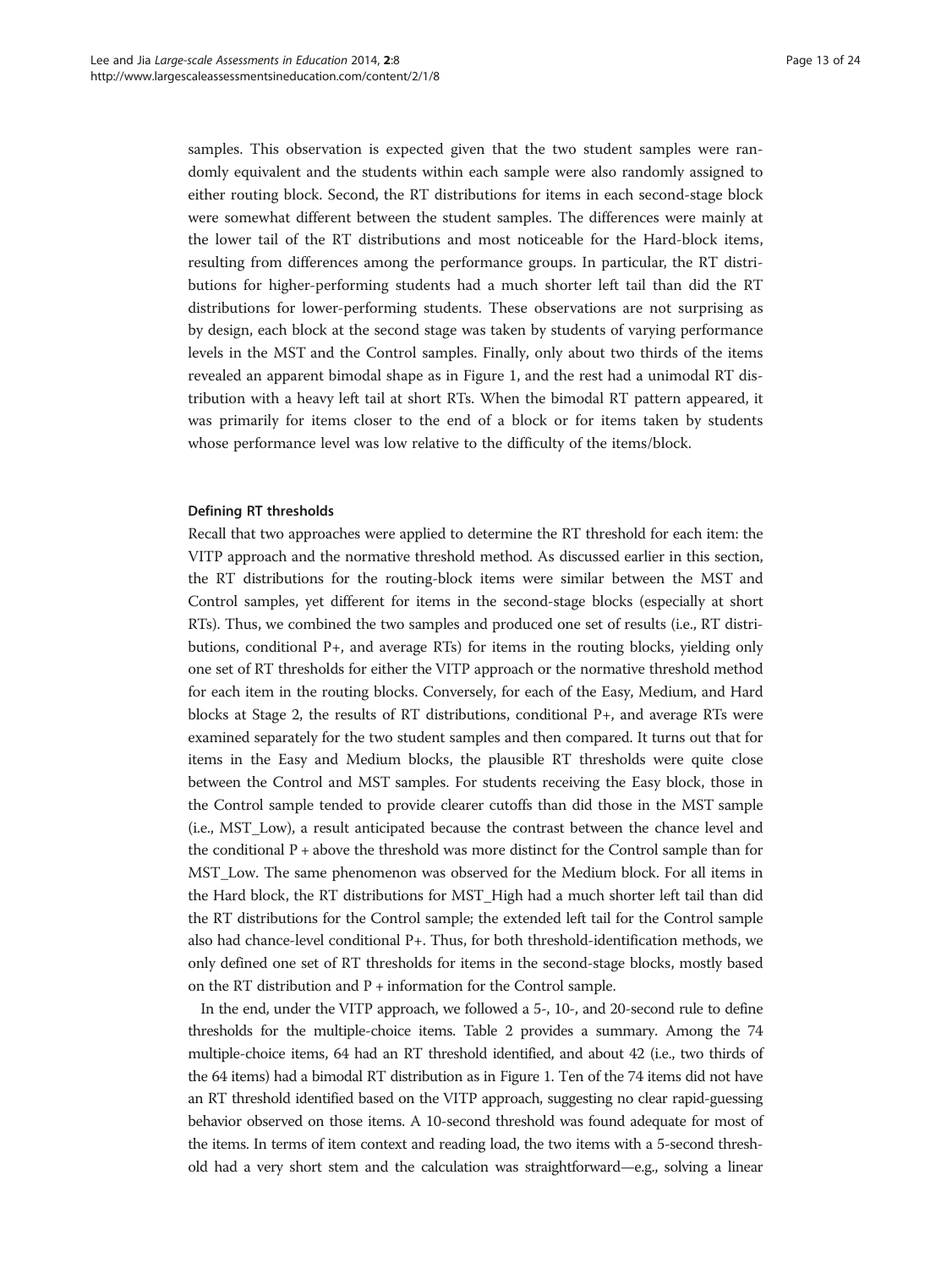equation or polynomial given the value of the unknown variable. Compared to items with a 10-second threshold, the items with a 20-second threshold tended to include tables and/or figures, involve more text and more complex stems, or require the students to compare the options with the materials provided in the stems.

For comparison, Table [2](#page-7-0) also shows the thresholds identified by the normative threshold method. For some of the RT distributions in the MCBS, the 10-second ceiling appeared too conservative, as the gap that clearly separated the bimodal distributions appeared beyond 10 seconds. In different assessments in which the items have varying time demands, the 10-second ceiling may need to be modified to identify rapidguessing behavior in an effective manner while maintaining the accurate meaning of rapid guessing. In addition, this method assigned a threshold automatically to every item, even if there was no evident rapid-guessing behavior on some items according to the timing and response data.

## Classifying behaviors

Next, for items with an RT threshold identified, the SB index was computed for each student-item pair. Among the student-item pairs with non-missing RTs, 98.9% were identified as exhibiting solution behavior for the VITP approach and 99.7% were identified for the normative threshold method. Both percentages are much higher than the percentages of solution behavior reported for other low-stakes assessments (e.g., 94.2% in Wise and DeMars [2006;](#page-23-0) 89.7% in Wise et al. [2009](#page-23-0)). Recall that this study concerns general rapid-guessing behavior, which can result from disengagement with the test/ items and test speededness. Although long RTs are usually connected with high engagement with the items, they may also be a result of low engagement with the items as well as distraction by unrelated activities—which is less likely to be identified by the behavior-classification methods based on RTs and responses. Thus, the percentage of low engagement with the test/items with short RTs cannot exceed the percentage of rapid-guessing behavior.

### Validity checks

We first reviewed the actual items and related the identified thresholds to the reading load and complexity of individual items with respect to the mode and median of the RT distributions and whether there were additional materials (tables or figures) to process (see the discussion in "defining RT thresholds"). For the second validity check, we evaluated the overall response accuracy rate conditional on the SB index: For the VITP approach, the P + for  $SB = 1$  and the P + for  $SB = 0$  were equal to 0.576 and 0.207, respectively–-the  $P$  + under solution behavior was almost three times the  $P$  + under rapid-guessing behavior, with the latter close to the chance level. The values for the normative threshold method were  $0.568$  for  $SB = 1$  and  $0.176$  for  $SB = 0$ , both of which were smaller than the respective value under the VITP approach and the value for  $SB = 0$ was farther away from 0.2.

The third validity check was accomplished by correlating students' overall scores (i.e., the EAP scores) with their performance on each item for students with  $SB = 1$  and those with  $SB = 0$ . Figure [5](#page-14-0) shows the results for the same item displayed in Figure [4](#page-8-0). About 96.4% and 99.3% of the students taking this item had SB = 1 for the VITP approach and the normative threshold method, respectively. For students judged to be engaged in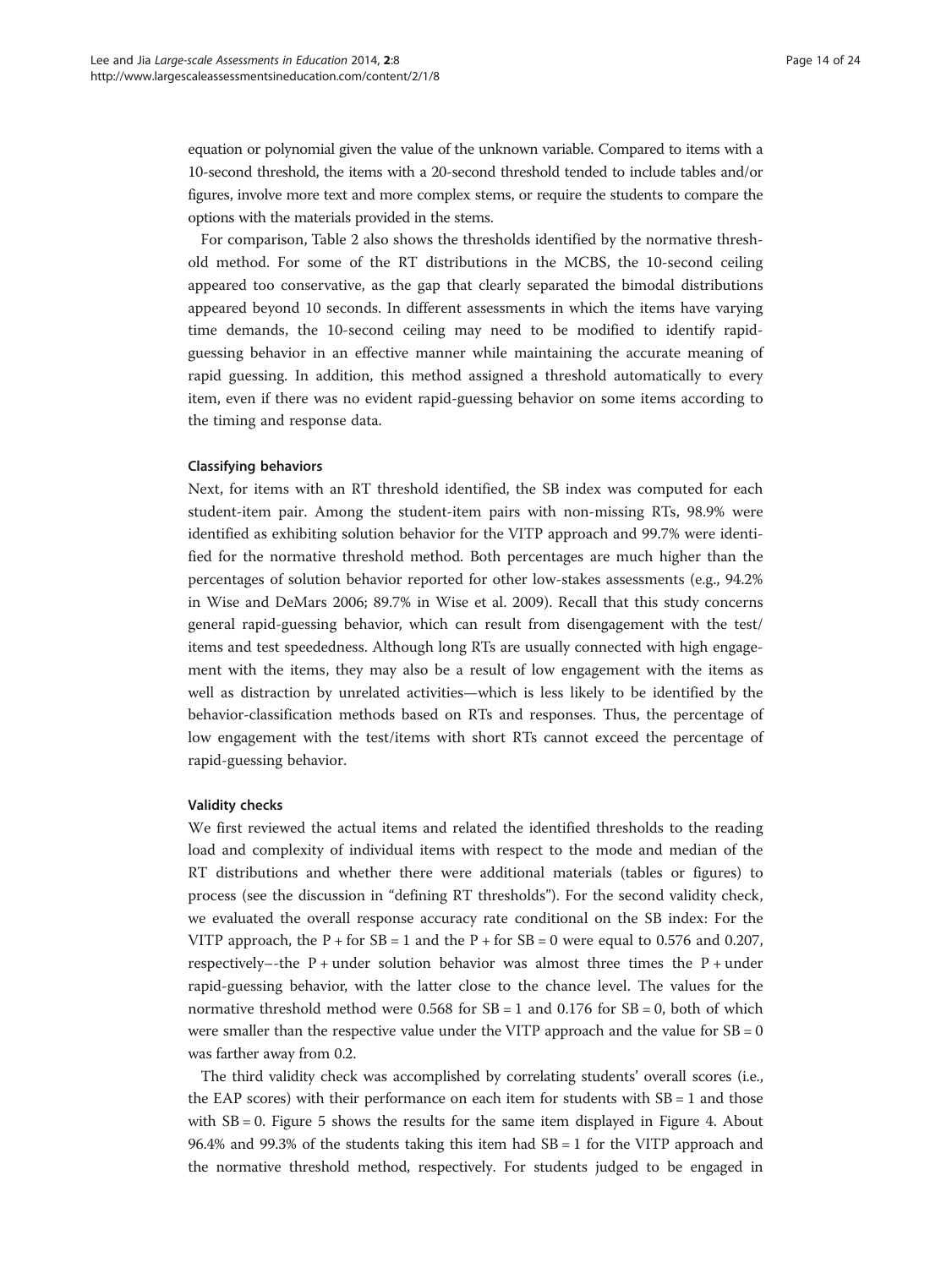<span id="page-14-0"></span>

solution behavior  $(SB = 1)$  on this item, there was positive correlation between their overall scores (score group) and their performance on this item (conditional  $P+$ ). However, for students judged to be disengaged in solution behavior  $(SB = 0)$  on this item, there was no relationship observed. Such finding was consistent for all items, except for some items with very few observations with  $SB = 0$ . For  $SB = 1$ , the P + conditioning on EAP scores for the normative threshold method was slightly smaller than that for VITP for several score groups. This finding, together with those from the other validity checks and the overall percent of  $SB = 1$ , suggested that the normative threshold method identified more responses as representing solution behavior than did the VITP approach, but those responses are more likely to result from rapid-guessing behavior. The results are not surprising given that the normative threshold method tended to produce smaller RT thresholds than did the VITP approach in the MCBS. Thus, the VITP approach was deemed to outperform the normative threshold method in our study. The validity checks also offered compelling evidence that the RT thresholds given by the VITP approach were effective in separating rapid-guessing behavior from solution behavior in the MCBS. It is hence meaningful to further discuss the results of behavior classification based on the VITP approach at different levels as follows.

# Response-time effort (RTE) for students

The RTE index for a student was defined as the average of the SB index across items taken by the student. Among the 8,401 students, about 85% had an RTE value equal to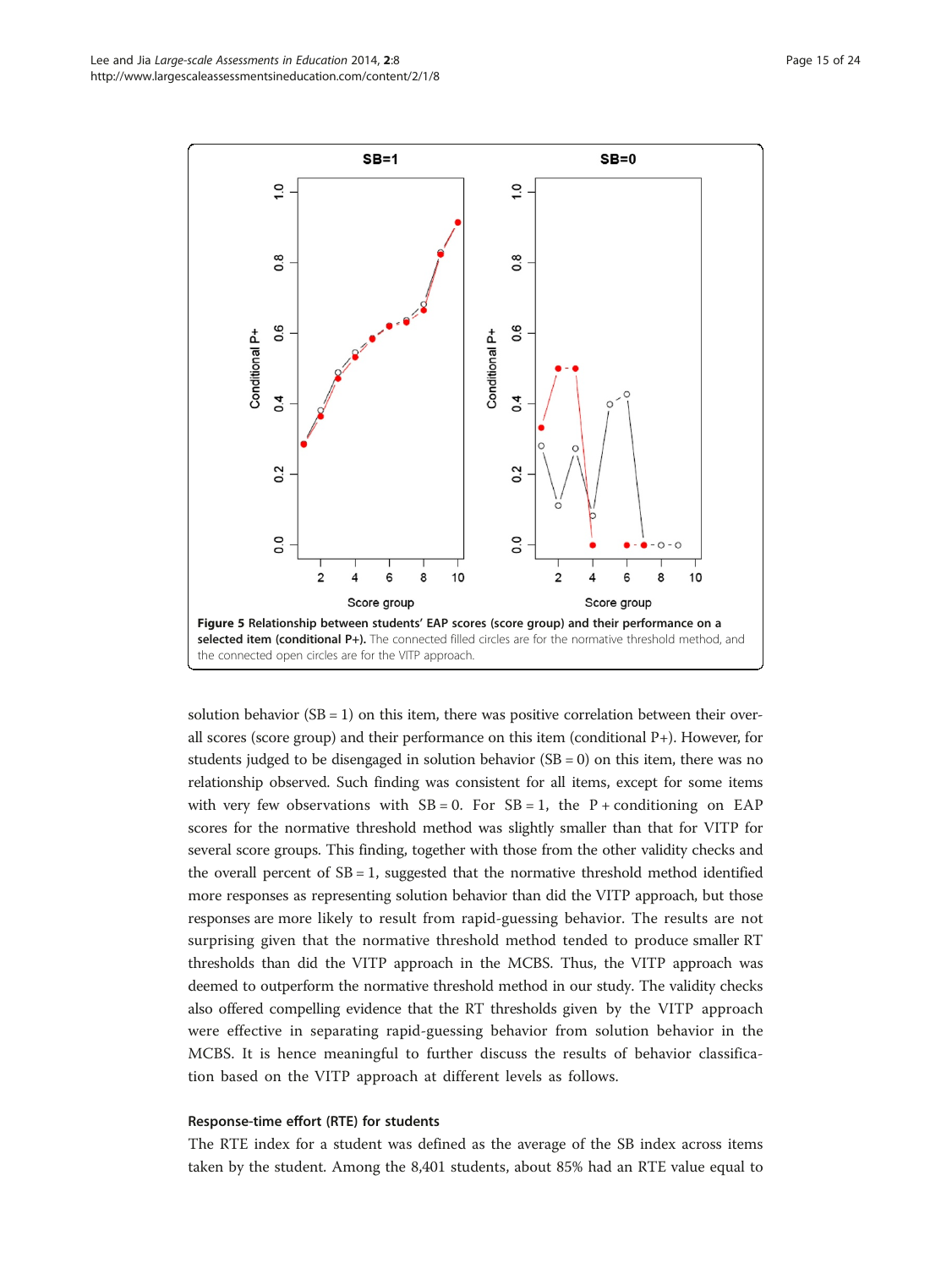1, which means those students were classified as showing solution behavior consistently throughout the test. Roughly 14% of the students were found to engage in solution behavior for at least 80% (but less than 100%) of the items they received. There were merely 0.9% of the students with RTE smaller than 0.8; the minimal RTE was equal to 0 (this student, who was in the MST group, spent 1.7 minutes on the routing block and 2.3 minutes on the Easy block). The reliability estimate of the RTE index was roughly 0.76, an acceptable level of reliability for the classification of behaviors.

Results of all three measures of association indicated a very weak positive correlation between RTE and the responses to either survey questions listed in the [Methods](#page-4-0) section. For Question 1, the estimated Pearson correlation, Spearman's rho, and Goodman and Kruskal's gamma were equal to 0.082, 0.076, and 0.161, respectively. For Question 2, the corresponding results were 0.006, 0.026, and 0.061. For a strong positive correlation to be observed for either question given that the RTE values were so skewed to the right, the marginal distribution of the responses should also have a clear decreasing trend from 4 (very important/tried much harder) to 1 (not very important/tried not as hard), possibly with a distinct proportion of students choosing 4. However, it is not the case in the MCBS: For Question 1, the percentages were 27.9% for "very important", 38.4% for "important", 26.8% for "somewhat important", and 6.3% for "not very important". For Question 2, the percentages were 6.4% for "tried much harder", 16.8% for "tried harder", 57.7% for "tried about as hard", and 18.6% for "tried not as hard".

In addition, we examined the distribution of the responses to either background question in each RTE category. Figure 6 presents the clustered bar chart for Question 1. In the figure, the horizontal axis shows the three RTE categories, and the vertical axis

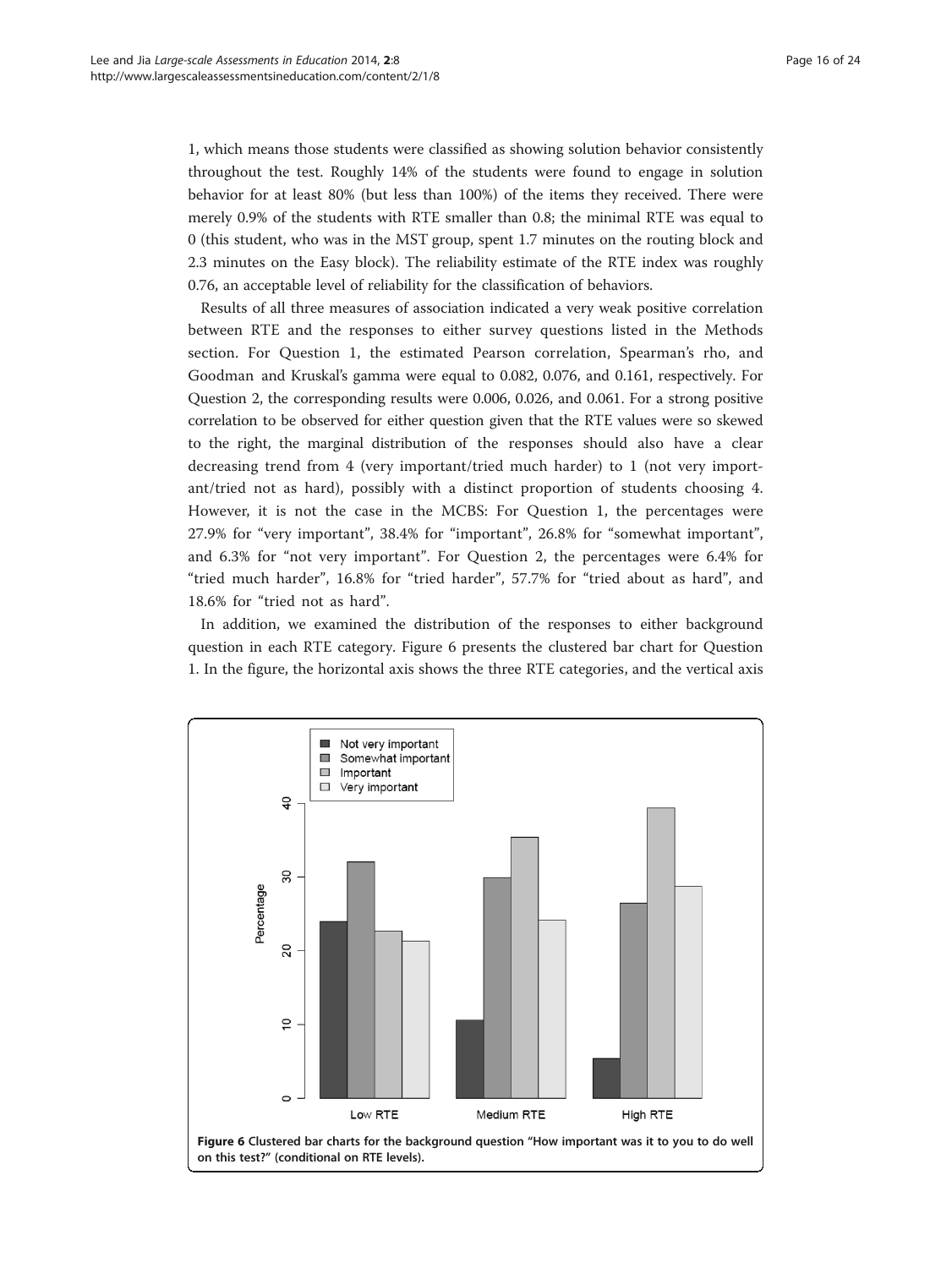shows the percentage of each answer in a given RTE category. It is clear that the fraction of students answering "not very important" decreased as RTE increased, while the fraction for "very important" was higher for higher RTE. The conditional patterns supported the low overall correlation between RTE and the background questions on engagement. Because the same patterns were observed for Question 2, the plot is omitted. In summary, the RTE results were reliable to an acceptable extent, while the RTE results and the students' self reports disagreed. Whether the disagreement related to how the students interpreted the background questions or related to unidentified low engagement with long RTs cannot be easily answered based on response and timing data (this issue is discussed in the end of the paper).

The overall Pearson correlation between RTE and EAP score was equal to 0.24. This is because high EAP scores corresponded to high RTE values, but conversely, low EAP scores associated with a wide range of RTE values. This result nicely coincides with Wise and DeMars' ([2006](#page-23-0)) finding in a different educational assessment. Figure 7 shows the scatter plots of RTE and EAP score conditioning on student sample and performance level. Different symbols were used for the observations for students assigned the Easy block (circle), the Medium block (triangle), and the Hard block (plus). Due to the experimental design, the plots for the MST sample included only one symbol for each performance level; whereas each of the plots for the Control sample involved three symbols. Generally, performance level and RTE were closely related within each student sample. MST\_High (6) and Control\_High (3) had high scores and high RTE, even though some students in Control\_High were given easier (less challenging) blocks. The RTE values for MST\_Medium (5) and Control\_Medium (2) were quite variable, and only about one third of them seemed to be running short of time (i.e., using more

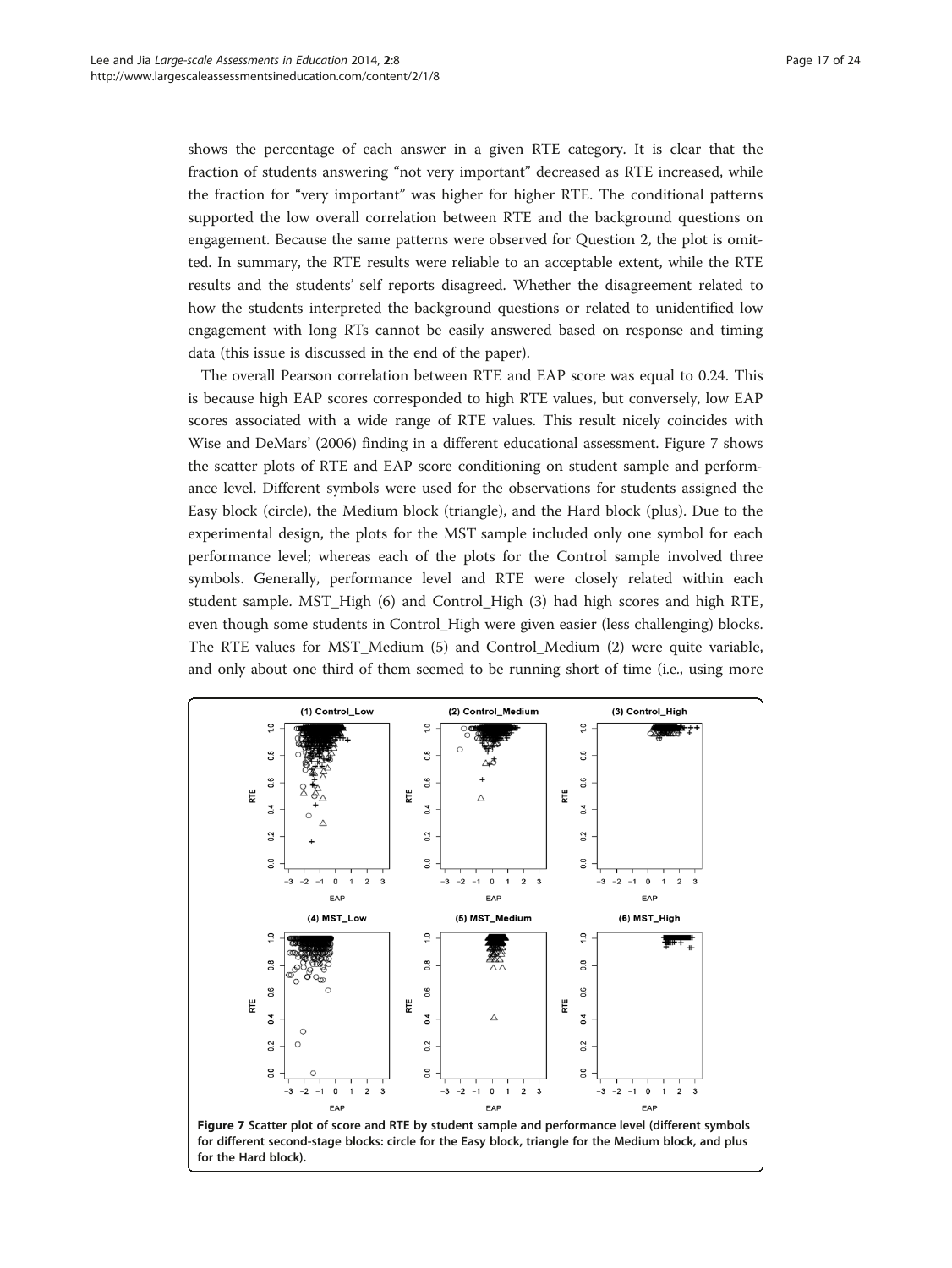than 20 out of 25 minutes on both stages). Some students in these subgroups probably were less proficient but highly motivated, and the others were somewhat disengaged on part of or the entire test. In addition, there were more observations with low RTE (e.g., less than  $0.8$ ) in Control Low (1) than in MST Low (4). Recall that the Control\_Low students were randomly routed to the Easy, Medium, or the Hard block. Roughly 1.5% of those taking the Easy block had low RTE, but 2.6% (2.8%) of those taking the Medium (Hard) block had low RTE. It appears that low performing students in the routers were less likely to show rapid-guessing behavior when routed to the Easy second block than when routed to the Medium or Hard block. This is evidence that the multistage testing procedure may reduce the presence of rapid-guessing behavior (including disengagement with the test and test speededness) in low-stakes assessments.

# Response-time fidelity (RTF) for items

The RTF index for an item was defined as the average of the SB index across students receiving the item, and its value ranged from 0 to 1. An item with higher RTF implies that more students showed solution behavior on that item. Recall that 64 of the 74 items had an RT threshold identified. Figure 8 shows the item RTF, arranged by item position in each block. Among the total of 64 items, only two had an RTF smaller than 0.94 (i.e., about 6% of the students taking either item exhibited rapid-guess behavior), ten had an RTF lying between 0.96 and 0.98, and the rest had an RTF greater than 0.98. Both items with RTF less than 0.94 had a 20-second RT threshold. The figure reveals a clear pattern that the items appearing later in each block tended to evoke more short RTs (Pearson correlation of -0.43), an outcome also observed in other educational assessments (e.g., Setzer et al. [2013](#page-23-0); Wise et al. [2009\)](#page-23-0). The average RTF for Router 1 or Router 2 was higher than the average RTF for any of the second-stage blocks.

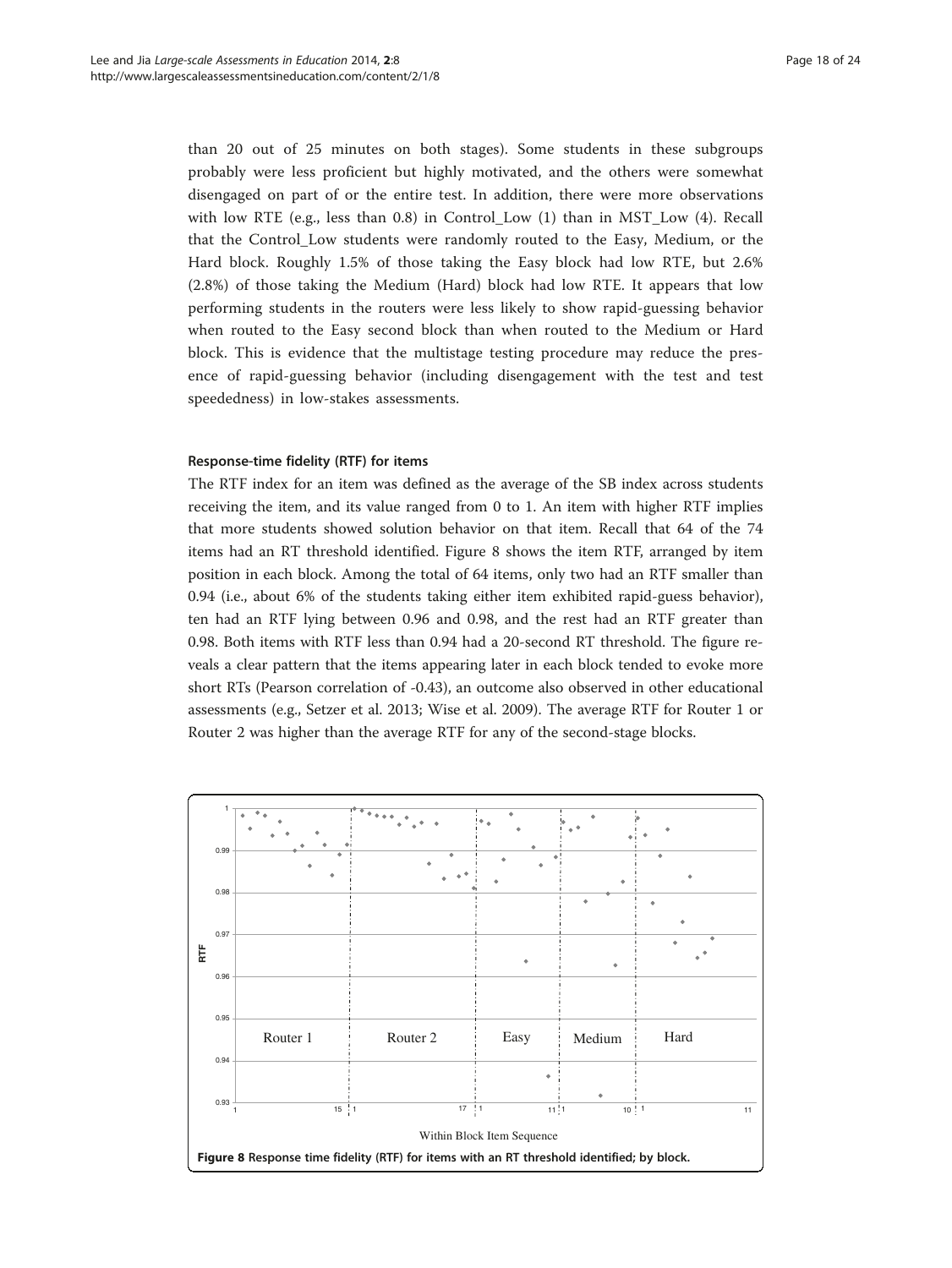Next, we examined whether test-taking behaviors related to the items' content area. The box plot of item RTF by content area (Figure 9) suggests that none of the content areas evoked especially low RTF. Conversely, there was no strong correlation between item discrimination and RTF (see Figure [10;](#page-19-0) Pearson correlation of -0.21), or between item difficulty and RTF (see Figure [11;](#page-19-0) Pearson correlation of -0.29). The parameter estimates were obtained with filtering.

# Conditional RTF by Students' Performance Level

The RTF discussed above was computed based on all students and represents the overall trends. To see if any item had particularly low RTF for some or all subgroups, we further evaluated conditional RTF by student's performance level. Figure [12](#page-20-0) shows the results for the Medium block items. The RTF values for the low performing groups were consistently lower than those for the higher performing groups, an anticipated outcome due to the confounding between performance and test-taking behaviors. The RTF values for Control\_High were always above 0.98, with slightly lower RTF for the latter half of the items. Conversely, Control\_Low had noticeably variable RTF values across items, with the lowest being 0.82. The curves for MST\_Medium and Control\_ Medium had similar patterns as the curve for Control\_Low, but the magnitude was relatively stable. As with the marginal RTF, the same pattern of particular items evoking more rapid guesses was also observed in the conditional RTF, especially in the low performing groups. An example of items showing low RTF was item 12, which is probably not an item position effect as item 16 in the same block had a higher conditional RTF than did item 12 for all four groups. The estimated discrimination parameter for item 12 was highest among all the items (estimated  $a$  parameter = 2.49), with medium difficulty (estimated b parameter =  $0.08$ ). There were two more items (items 8 and 14) in

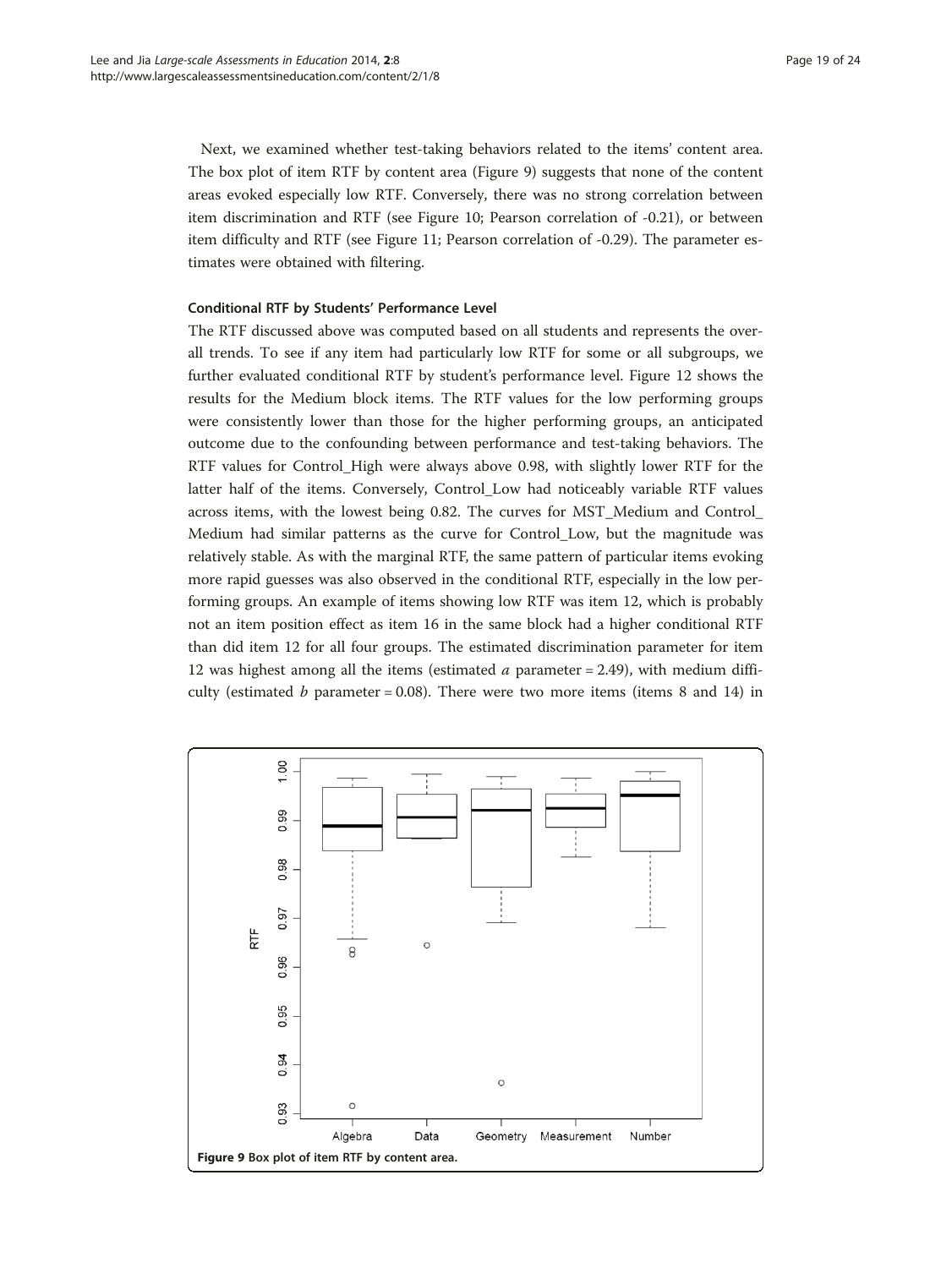<span id="page-19-0"></span>

the Medium block with RTF below 0.94 for the low performing group; their parameter estimates were 0.79 and 1.40 for the discrimination parameter and 0.35 and 0.54 for the difficulty parameter, respectively. The low RTF for those items may be attributable to the inclusion of tables, figures, or more complex stems.

# Effects of data filtering based on the results of behavior classification

Given that only 1.1% of the responses in the entire data set were identified with rapidguessing behavior, excluding those rapid guesses from IRT modeling should not have a substantial impact on item calibration. This expectation was confirmed. The estimated discrimination and guessing parameters were almost identical with and without removing the rapid guesses from IRT modeling. The difference between the estimated difficulty parameters was less than 0.06 for all items but one. Although the resulting differences in item parameter estimates were not substantial in magnitude, the data filtering appeared to

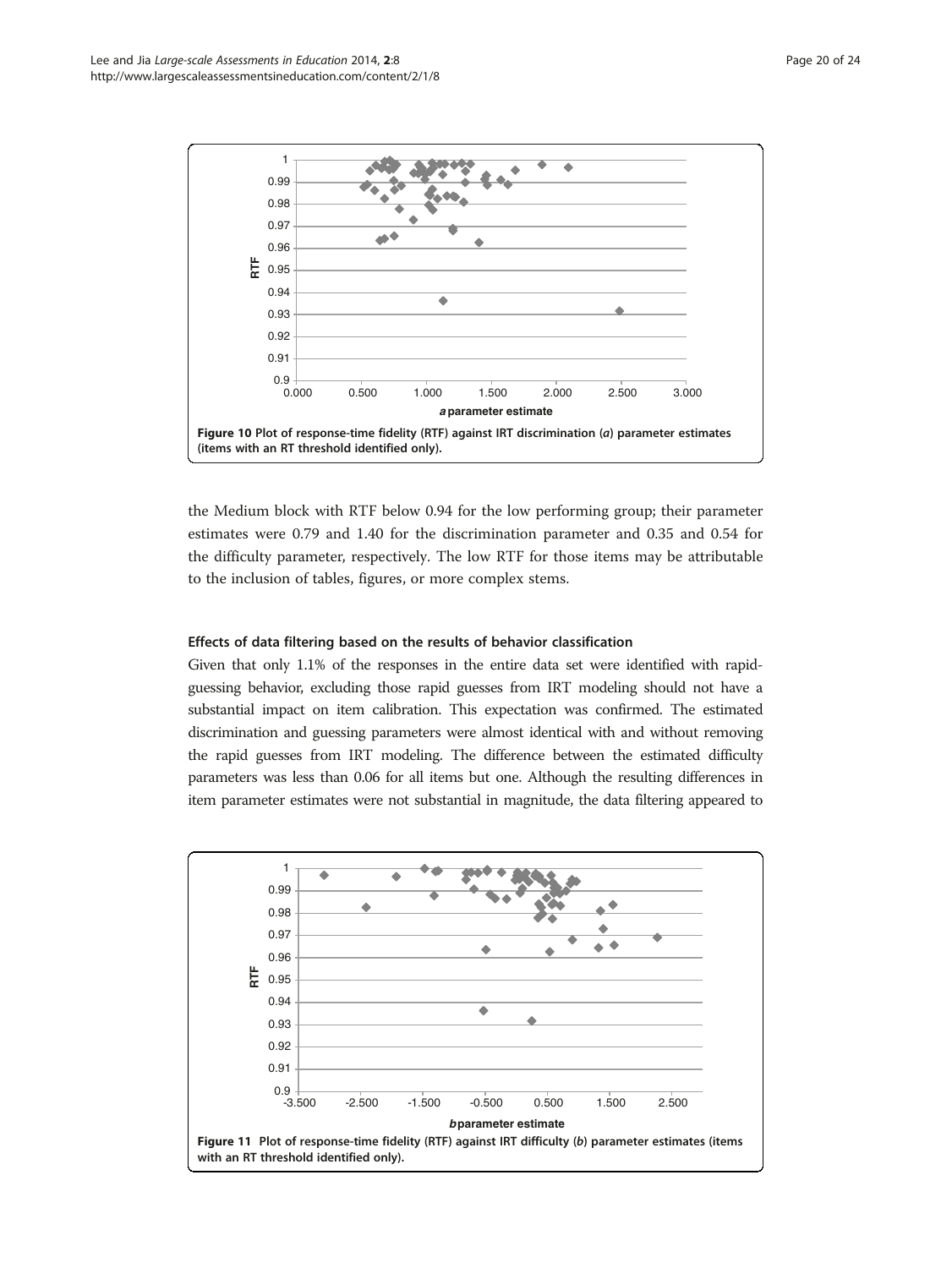<span id="page-20-0"></span>

have the greatest impact on the difficulty parameter estimates for items in the Easy block among the five blocks in the MCBS (see Wise and DeMars [2006,](#page-23-0) for similar findings with a different test format).

# Conclusions and discussion

This paper presents a five-step procedure to examine students' test-taking behaviors using RTs collected from a standard NAEP assessment setting. Instead of relying on students' self evaluation or additional costs in test design, the paper provides a way to address the issue of rapid-guessing behavior, including the long-term question about NAEP students' extent of engagement, and the impact. Further, establishing the analysis procedure based on the NAEP program data ensures that the procedure is readily applicable to future standard operational NAEP assessments when timing data become available. The procedure is also applicable to other tests with detailed timing data.

In the MCBS, the validity checks offered compelling evidence that the VITP approach was effective in separating rapid-guessing behavior from solution behavior and outperformed the normative threshold method. A very low percent of rapid-guessing behavior was identified in our data, as compared to existing results for different assessments. For this particular dataset, rapid-guessing behavior had minimum impact on parameter estimation in the IRT modeling. However, the students clearly exhibited different behaviors when there were discrepancies between their performance level and block difficulty. Especially, the students performing worse in the routers were less likely to show rapid-guessing behavior when routed to the Easy block than when routed to the Medium or the Hard block. We also found a disagreement between RTE and the students' self reports, but whether the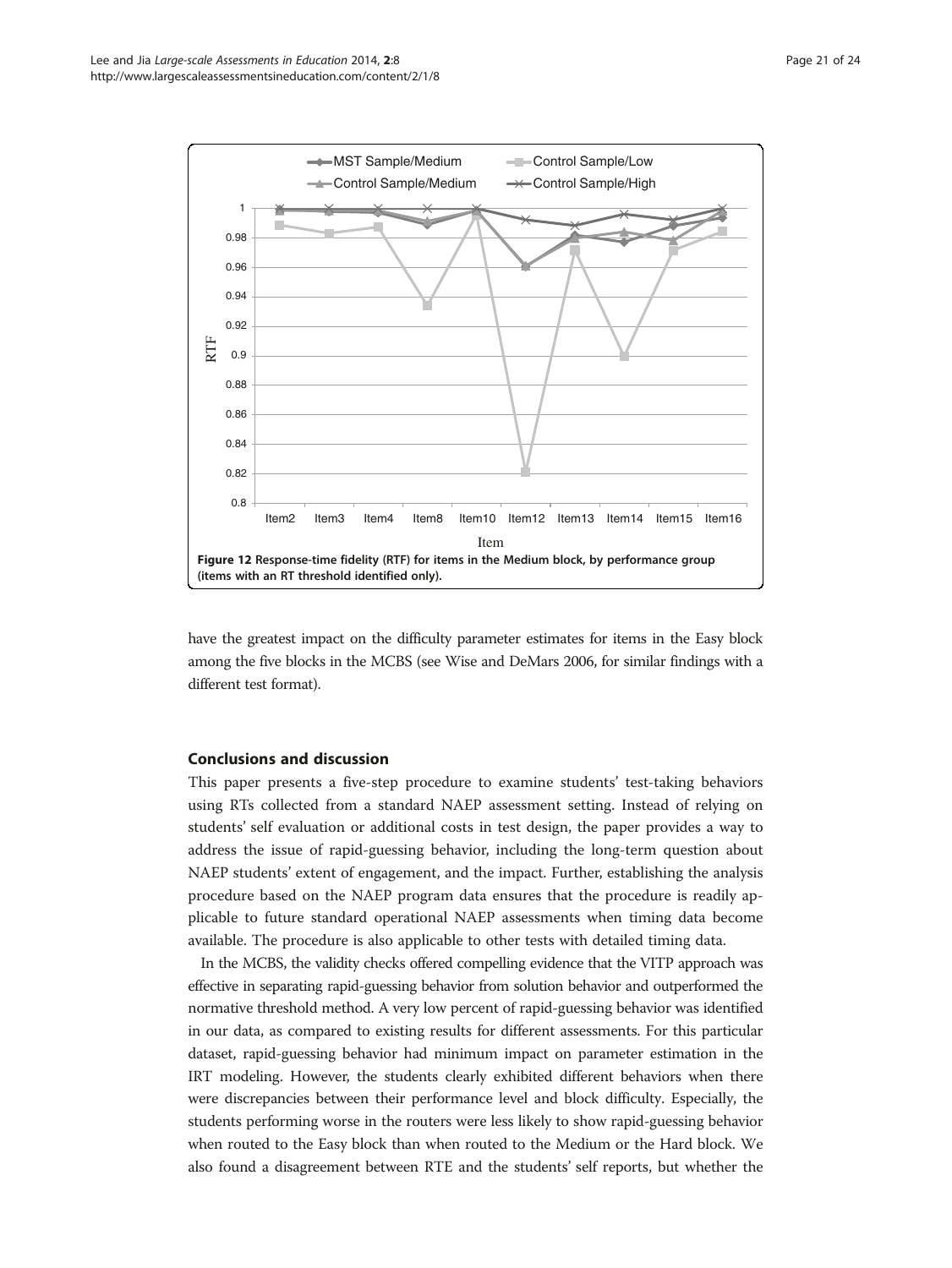disagreement was related to how the students interpreted the background questions is not an easy question to answer based on the observed data.

Test-taking behaviors are tied to specific testing conditions. It is known that in lowstakes assessments, students from higher grades tend to exhibit more rapid-guessing behavior than those from lower grades (Ma et al. [2011](#page-23-0); Wise et al. [2010\)](#page-23-0), and mathematics items tend to solicit less rapid-guessing behavior compared to reading items (Wise et al. [2010](#page-23-0)). We expect to obtain similar findings in other NAEP mathematics assessments delivered to representative  $8<sup>th</sup>$  graders on computers with the same test settings, although there are limitations in generalizing the findings to NAEP assessments for different grades and subjects and to different assessments. The purpose of classifying behaviors is to identify responses associated with rapid-guessing behavior. Steps 4 and 5 of the procedure examine two possible applications of the classification results. One is to relate the three measures to student and item characteristics (step 4), which can inform test design and item development. For instance, items with low RTF may be reviewed and modified by test developers for future use. The other is to filter out responses associated with  $SB = 0$  to mitigate the impact of rapid-guessing behavior on the estimation of IRT model parameters (step 5), which is important when the parameter estimates with and without filtering differ considerably. They are feasible applications for testing programs, including NAEP, to consider in practice.

In contrast to existing methods on this topic, the VITP approach is likely to show more advantages when more items have unclear bimodal patterns, primarily because incorporating response accuracy into the classification process can be quite informative. For testing programs with large item pools, implementing the VITP approach could be practically challenging, as the RT thresholds need to be identified item by item. One possible solution is to start with an item pool of feasible size with representative items to establish a baseline for threshold identification using the VITP approach, and then scale up to operational item pools using more automated methods.

There are other promising applications beyond the scope of discussion in this paper. For example, Setzer et al. ([2013\)](#page-23-0) investigated the variation in log-odds of solution behavior using a three-level random intercept hierarchical generalized linear model, and examined how RTF correlated with factors such as item difficulty, item position, etc. using regression. In the field of survey research, Couper and Kreuter ([2013](#page-23-0)) modeled the RT of a question as a function of item characteristics, respondent characteristics, and interviewer characteristics.

Caution is needed in employing the procedure and interpreting the results. First, the results of behavior classification rely on the RT thresholds and are not meaningful unless the identified thresholds are validated. Second, the procedure is employed to identify general rapid-guessing behavior, not specific to rapid guessing due to disengagement with the test or due to test speededness. We did not further differentiate the two types of rapid guessing because of the very low percent of  $SB = 0$ , implying an even smaller percent due to either type. In applications in which it is necessary to distinguish one type from the other, one may examine the total section/test time of the students with lower RTE as a rough estimate of time pressure. Last but not least, the line of research we followed assumes that students with rapid-guessing behavior show very short RTs. Short RTs alone do not indicate rapid guesses because students with pre-knowledge on items may have short RTs but high accuracy. However, long RTs might result from no engagement with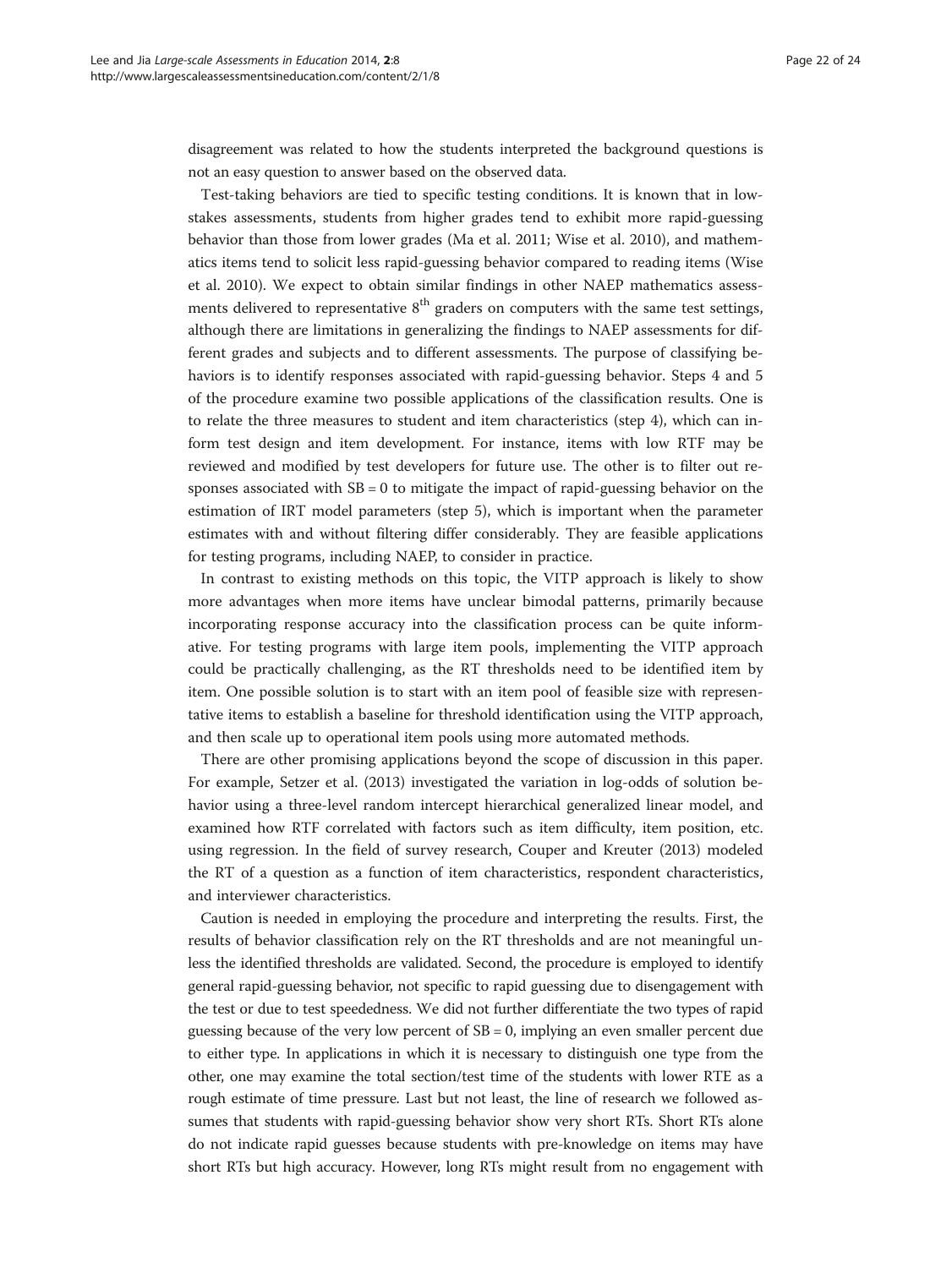<span id="page-22-0"></span>the items and distraction by unrelated activities, rather than high engagement. Our analysis may be supplemented with process data gathered from log files to gain more comprehensive understanding about individual test-taking behaviors.

# Endnotes

<sup>a</sup>We use the term "performance level" rather than "ability level" because the MCBS was low-stakes, and hence the students' performance on the MCBS does not necessarily reflect their true ability (depending on whether they give the best effort).

<sup>b</sup>The MCBS received OMB approval (OMB# 1850-0790 v.28).

<sup>c</sup>If a student never clicked on an item, the RT was missing. Our analysis was based on non-missing RTs.

<sup>d</sup>One may argue that defining RT thresholds based on visual inspection is subjective to some extent. Different raters may arrive at RT thresholds that have low exact agreement but are close (e.g., Ma et al. [2011\)](#page-23-0). Our experience indicates that the patterns of conditional  $P$  + are typically quite different under the two behaviors--staying consistently above the chance level under solution behavior versus fluctuating around the chance level under rapid-guessing behavior. So visually inspecting the RT distributions in conjunction with conditional  $P$  + information may not be as subjective as one might think. Conversely, as noted in the [Background](#page-1-0) section, existing studies have shown little gain in classifying behaviors with operational data using more objective but sophisticated methods such as mixture models and non-parametric models (Kong et al. [2007](#page-23-0); Ma et al. [2011](#page-23-0)). Thus, our approach is reasonable, although not fully objective, as a new application to NAEP data.

<sup>e</sup>The responses classified as rapid guesses were excluded from the estimation of the IRT item parameters.

#### Competing interests

The authors declare that they have no competing interests.

#### Authors' contributions

YHL and YJ reviewed the literature, designed and conducted the analyses, and prepared the manuscript and revisions. Both authors read and approved the final manuscript.

#### Acknowledgments

The authors gratefully acknowledge the significant contributions of the NAEP Design and Analysis Committee, a subgroup of whom reviewed results from the studies and offered helpful recommendations in February 2011, October 2011, and June 2012.

Foremost, we would like to thank Ruopei Sun and Jonathan Guglielmon from the Center for Data Analysis Research at ETS for conducting a large portion of the analyses presented herein. In addition, this research benefited from comments from Andreas Oranje, Shelby Haberman, Matthias von Davier, Tim Moses, Joanna Gorin, and two anonymous referees.

This research was funded by the National Center for Education Statistics (NCES) within the Institute of Education Sciences (IES) of the U.S. Department of Education under Contract Award No. ED-07-CO-0107. The opinions expressed in this paper are solely those of the authors and not of ETS, NCES, or any of their affiliates.

#### Author details

<sup>1</sup>Educational Testing Service, MS 12T, Rosedale Road, Princeton, NJ 08541, USA. <sup>2</sup>Educational Testing Service, MS 02T, Rosedale Road, Princeton, NJ 08541, USA.

#### Received: 18 April 2014 Accepted: 13 August 2014 Published online: 17 September 2014

#### References

Bolt, DM, Cohen, AS, & Wollack, JA (2002). Item parameter estimation under conditions of test speededness: Application of a mixture Rasch model with ordinal constraints. Journal of Educational Measurement, 39,331–348.

Braun, H, Kirsch, I, & Yamamoto, K. (2011). An experimental study of the effects of monetary incentives on performance on the 12th-grade NAEP Reading assessment. Teachers College Record, 113(11), 2309–2344.